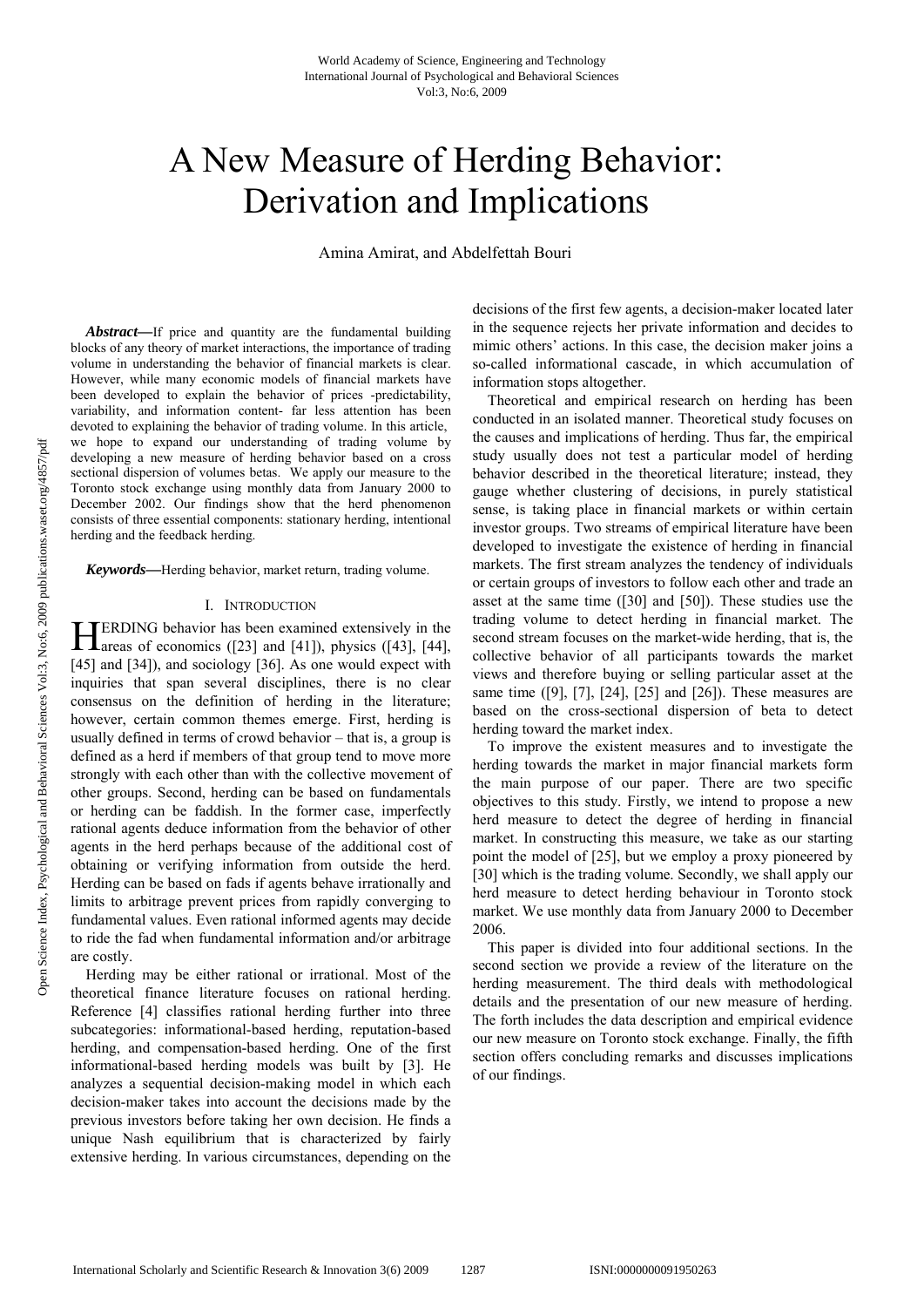# II. LITERATURE REVIEW

Measuring herding empirically has proved challenging. Besides some special contexts or experimental settings, it is difficult to separate imitating behavior from clustering of trades. The empirical herding literature for the most part, therefore, uses herding as a synonym for systematic or clustered trading. Herding measures are, therefore, at best noisy proxies for imitative behavior. When herding is defined in a more general sense of clustered trading, specific forms of systematic trading patterns deriving from past returns, capital gain and loss position, and attention can also be interpreted as herding. However, when it comes to drawing conclusions on asset pricing, it is the overall clustering that is the primary concern.

Various empirical measures have been proposed to detect herding. The most widely used herding measure is that invented by [30]. This measure (hereafter LSV) seeks to detect whether more investors are trading on either the buy or sell side of the market than would be expected if investors traded independently.

Reference [30] uses the investment behavior of 769 U.S. tax-exempt equity funds managed by 341 different money mangers to empirically test for herd behavior. Reference [30] concludes that money managers in their sample do not exhibit significant herding. There is some evidence of such behavior being relatively more prevalent in stocks of small companies compared to those of large company stocks. Their explanation is that there is less public information on small stocks and hence money managers pay relatively greater attention to the actions of other players in making their own investment decisions regarding small stocks.

Reference [20] uses the quarterly ownership data on portfolio changes of 274 mutual funds between 1974 and 1984. Using the LSV measure, they find similar levels of herding as found by [30]. Relating it to momentum trading, [20] find more herding by investors in buying past winners than investors selling past losers. To control for significant heterogeneity in the mutual funds, they differentiate funds according to their investment objectives: aggressive growth funds, balanced funds, growth funds, growth-income funds, income funds. They find even less herding after controlling for objectives.

Reference [50] develops a new measure of herding that captures both the direction and intensity of trading by investors. This new measure, which he calls a portfoliochange measure (PCM) of correlated trading, overcomes the first drawback listed above. Intuitively, herding is measured by the extent to which portfolio weights assigned to the various stocks by different money managers move in the same direction. The intensity of beliefs is captured by the percent change of the fraction accounted for by a stock in a fund portfolio. Reference [50] finds a significant level of herding by mutual funds using the PCM measure.

Reference [50] uses the LSV measure and data on quarterly equity holdings of virtually all mutual funds that were in existence between 1975 and 1994 and finds that for the average stock there is some evidence of herding by mutual funds. For [50] sample the average level of herding computed over all stocks and quarters for the two decades covered is 3.4. While statistically significant, this value is only slightly larger than that reported by [30] suggesting that there is somewhat greater herding among mutual funds than among pension funds. An analysis of trading behavior, when a larger number of funds are active in a stock, shows that herding by mutual funds does not increase with trading activity and actually falls off as the number of active funds increases. This is due to the fact that stocks traded by a large number of funds tend to be large capitalization stocks and herding in these is generally lower.

Measuring the herding behavior on the basis of [30] has important limitations. First, this measure captures correlation in trades but does not, by itself, disentangle the determinants of herding. Second, this measure does not take in consideration whether the correlation trades results from imitation or merely reflects that traders use the same information. Finally, this measure is biased when there are limitations to short selling strategies.

These studies view herding behaviour as a collective buying and selling actions of the individuals in an attempt to follow the performance of the market or any other economic factors or styles. Here, herding is detected by exploiting the information contained in the cross-sectional stock price movements.

Reference [9] examined the investment behavior of market participants in the U.S. equity markets. They argued that, when herding occurs, individual investors usually suppress their own information and valuations, resulting in a more uniform change in security returns. Therefore, they employed a cross-sectional standard deviation of returns (CSSD) as a measure of the average proximity of individual asset returns to the realized market average

Using daily and monthly returns on U.S. equities, [9] find a higher level of dispersion around the market return during large price movements, evidence against herding.

Reference [7] proposes a modification to the model presented by [9]. Their model uses the cross-sectional absolute standard deviation (hereafter CSAD) of returns as a measure of dispersion to detect the existence of herding in the U.S., Hong Kong, Japanese, South Korean and Taiwanese markets. Reference [7] notes that the [9] approach is a more stringent test, which requires "a far greater magnitude of nonlinearity" in order to find the evidence of herding.

Reference [7] examines individual returns on a monthly basis and finds a significant non-linear relationship between equity return dispersion and the underlying market price movement of the South Korean and Taiwanese markets, providing evidence of herding within these emerging markets. They do not, however, find evidence to support the presence of herding in the developed markets of the U.S., Hong Kong, and Japan.

Reference [25] develops a new measure (hereafter HS) in their study of the US and South Korean markets. This model is price-based and measures herding on the basis of the crosssectional dispersion of the factor sensitivity of assets. More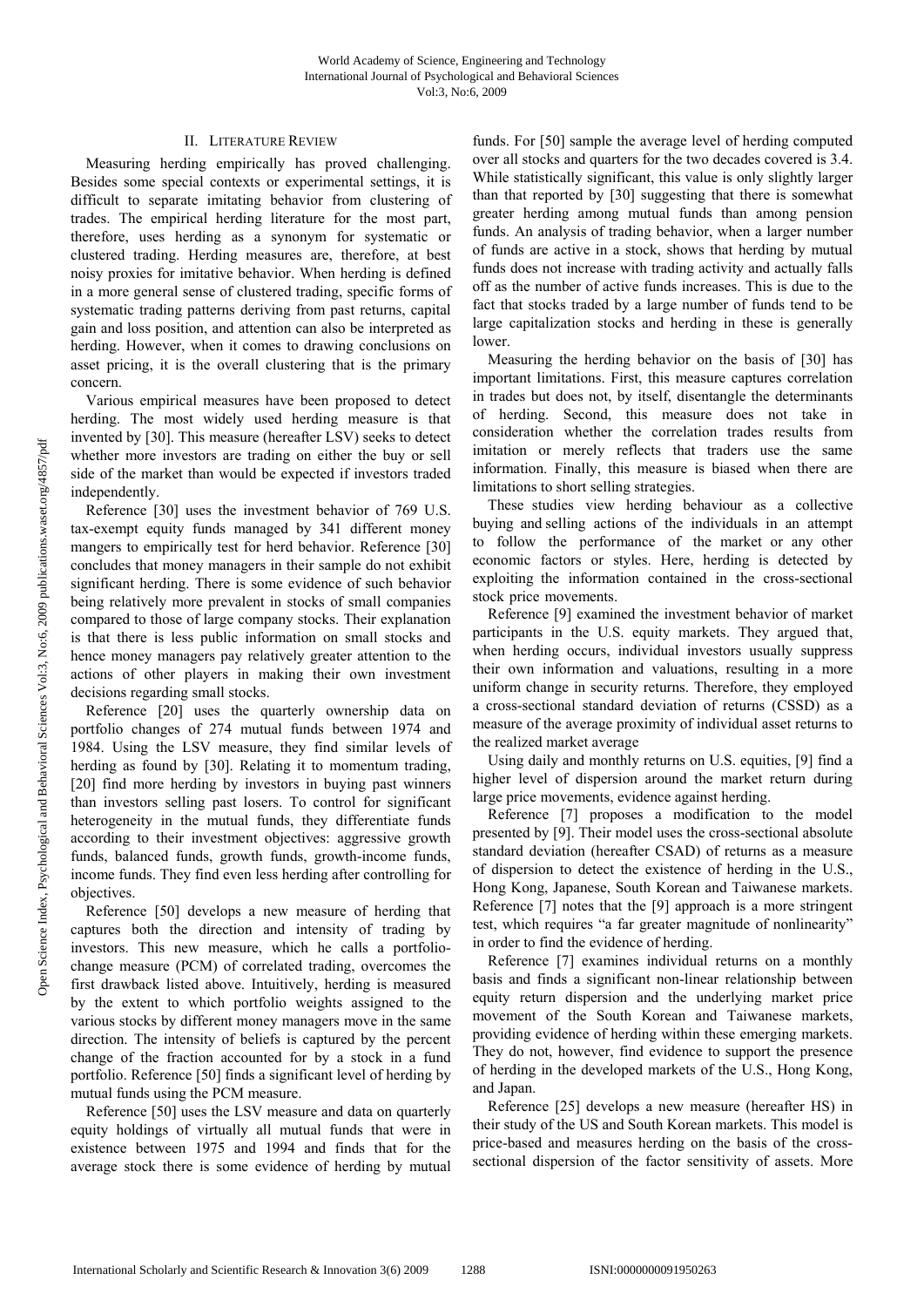specifically, [25] argued that when investors are behaviourally biased, their perceptions of the risk-return relationship of assets may be distorted. If they do indeed herd towards the market consensus, then it is possible that as individual asset returns follow the direction of the market, so CAPM-betas will deviate from their equilibrium values.

Reference [26] notes that stock returns and herding are likely to be affected by fundamentals, at the level of the market or the individual firm. They use variables such as the dividend-price ratio, the Treasury bill rate, the term spread, and the default spread in their analysis of herding in the US, UK, and South Korean equity markets.

#### III. METHODOLOGY

Some of the best thinking occurs when we approach old topics in fresh ways. Consider the topic of sentiment. Through our normal lenses, we parse the world into bulls and bears. Suppose, however, we look at sentiment differently and measure it as the degree to which traders behave in more vs. less differentiated ways. If traders respond to markets in a non-differentiated way, they move as a herd, and we would expect transacted volume to be lopsided toward advancing or declining stocks. In a differentiated mode, market participants discriminate between better and worse investments and apportion volume to advancing and declining issues accordingly.

Our methodology is based on trading volume and measures herding on the basis of the cross sectional dispersion factor sensitivity of volume. More specifically, when investors are behaviourally biased, their perceptions on the risk-volume relationship of assets may be distorted. To see how herding biases the risk–volume relationship, we first consider what could happen when herding exists in the market model.

Yet the asset pricing literature has centred more on prices and much less on quantities. So, empirical investigations of well known asset pricing models such as the Capital Asset Pricing Model (CAPM) and Security Market Line (SML) have focused exclusively on prices and returns, completely ignoring the information contained in quantities. Then, we use the security market line with trading volume to show that valuable information about price dynamics can be gleaned from trading volume.

So, the market security line can be expressed as:

$$
V_i = \alpha_i + \beta_i V_m + \varepsilon_i \tag{1}
$$

Where:

 $V_i$ : volume of security *i*,

### $V_m$ : volume of market.

If investors herd towards the market consensus, then it is possible that as individual asset trading volume follow the direction of the market, their betas will deviate from their equilibrium values. Thus, the beta of a stock does not remain constant, but changes with the fluctuations of investors' sentiment. As a result, the cross-sectional dispersion of the stocks' betas would be expected to be smaller, i.e. asset betas would tend towards the value of the market beta, namely unity.

Then, in equilibrium we write:

$$
V_{i,t} = \beta_{i,m,t} V_{m,t} \tag{2}
$$

Where:

 $V_{i,t}$ : volume of security *i* at time *t*,

# $V_{m,t}$ ; volume of market at time *t*.

When there is herding towards the market portfolio, this equilibrium relationship no longer holds, both the beta and the trading volume will be biased. More specifically, the relation between the equilibrium beta ( $\beta_{i,m,t}$ ) and its behaviourally biased equivalent ( $\beta_{i,m,t}^b$ ), is the following:

$$
V_{i,t}^{b} / V_{m,t}^{b} = \beta_{i,m,t}^{b} = \beta_{i,m,t} - h_{m,t} (\beta_{i,m,t} - 1)
$$
 (3)

Where:

 $V_{i,t}^{b}$  : the behaviorally biased volume of security *i* on period *t*.

 $V_{m,t}^b$ : the behaviorally biased volume of market at time *t*.

 $h_{m,t}$ : is a time variant herding parameter ( $h_{m,t} \leq 1$ ).

When  $h_{m,t} = 0$ ,  $\beta_{i,m,t}^b = \beta_{i,m,t}$  there is no herding. When  $h_{m,t} = 1$ ,  $\beta_{i,m,t}^{b} = 1$  suggests perfect herding towards the market portfolio in the sense that all the individual assets move in the same direction with the same as the same magnitude as the sense as the market portfolio. In general, when,  $0 < h_{m,t} < 1$ , some degree of herding exists in the market determined by the magnitude of  $h_{m,t}$ .

The model in (3) is generalized as follows. Let  $\delta_{m \, t}$  and  $\delta_{i \, t}$  represent sentiment on the market portfolio and asset *i* respectively. Then the investors biased expectation in the presence of sentiment is:

$$
V_{i,t}^b = V_{i,t} + \delta_{i,t} \quad \text{and} \quad V_{m,t}^b = V_{m,t} + \delta_{m,t}
$$

We have then:

$$
\beta_{i,m,t}^b = \frac{\beta_{i,m,t} + s_{i,t}}{1 + s_{m,t}}
$$
\n(4)

Where

 $_{t} = \frac{U_{m}}{V_{m}}$  $s_{m,t} = \frac{\delta_{m,t}}{V_{m,t}}$  and  $s_{i,t} = \frac{\delta_{i,t}}{V_{m,t}}$  $s_{i,t} = \frac{\delta_{i,t}}{V_{m,t}}$  represent sentiment in the market

portfolio and asset *i* relative to the market trading volume.

The form of herding under discussion represents marketwide behavior. So it is preferable to use all assets in the market than a single asset to eliminate the effects of idiosyncratic movements in any individual  $\beta_{i,m,t}^b$  . Then, the definition of beta herding represents changes in the cross sectional variance of the betas that originate from herding.

So, the degree of beta herding is given by: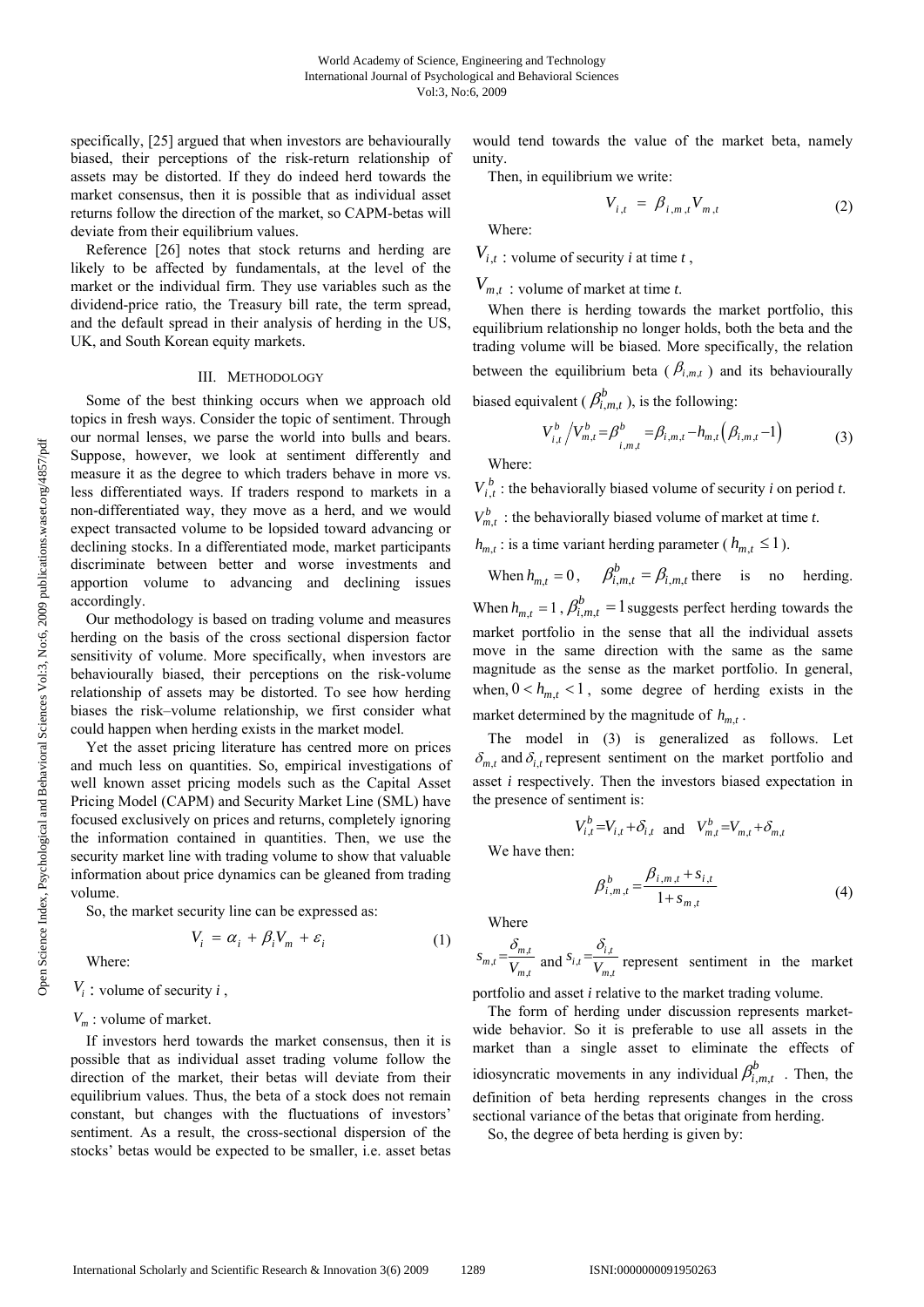$$
H_{m,t} = \frac{1}{N_t} \sum_{i=1}^{N_t} \left(\beta_{i,m,t}^b - 1\right)^2 \tag{5}
$$

Where  $N_t$  is the number of stocks at time  $t$ .

One major obstacle in calculating the herd measure is that  $\beta_{i,m,t}^b$  is unknown and needs to be estimated. It is well documented that betas are not constant but time varying ([22], [11], [12] and [13]). Several methods have been proposed to estimate time varying betas by [18] and [2].

Using the OLS betas, we could then estimate the measure of herding as:

$$
H_{m,t}^{'} = \frac{1}{N_t} \sum_{i=1}^{N_t} \left( b_{i,m,t} - 1 \right)^2 \tag{6}
$$

Where  $b_{i,m,t}$  is the OLS estimator of  $\beta_{i,m,t}^b$  for asset *i* at time *t*.

However,  $H_{m_t}$  is also numerically affected by statistically insignificant estimates of  $\beta_{i,m,t}^b$ . The significance of  $b_{i,m,t}$  can change over time, affecting  $H_{m,t}^{\dagger}$  even through  $\beta_{i,m,t}^b$  is constant. To avoid this, we standardize  $b_{i,m}$  with its standard deviation. So, we obtain the standardised beta herding:

$$
H_{m,t}^{*} = \frac{1}{N_t} \sum_{i=1}^{N_t} \left( \frac{b_{i,m,t} - 1}{\hat{\sigma}_{\varepsilon_{i,t}} / \hat{\sigma}_{m,t}} \right)^2
$$
(7)

Where:

 $\hat{\sigma}_{m,t}$  is the sample standard deviation of market volume at time *t*.

 $\hat{\sigma}_{\varepsilon_i,t}$  is the sample standard deviation of the OLS residuals.

We can address to  $H_{m,t}^*$  herding measure two major critics. The first is related to the joint hypothesis which is CAPM. This model is based on hypothesis of the efficiency theory. However, the phenomena that we study here represent a psychological bias that contradicts this hypothesis. Thus the existence of herding reflects the market inefficiency. The second deal with the systematic risk which is assumed in this model to be equal to the unit. But this assumption is unrealistic, because of the existence of several factors that deviates this risk from 1 such as market microstructure and sentiment biases including herding.

For these reasons, we use a dynamic approach to evaluate the systematic risk of the market. So, we assume that the dynamic volume volatility follows GARCH (1,1) process:

$$
V_{m,t} = a + bV_{m,t-1} + \varepsilon_t
$$
  
\n
$$
h = u + \alpha h + \beta \varepsilon^2
$$
 (8)

$$
h_{m,t} = \mu + \alpha h_{m,t-1} + \beta \varepsilon_{m,t-1}^2
$$

With:  $\mathcal{E}/I_{t-1} \square N(0, h_{t})$ 

The same approach is applied for every asset:

$$
V_{i,t} = a + bV_{i,t-1} + \varepsilon_t \tag{9}
$$

$$
h_{i,t} = \mu + \alpha h_{i,t-1} + \beta \varepsilon_{i,t-1}^2
$$

With:  $\mathcal{E}/I_{t,1} \square N(0, h_{t})$ 

By replacing the volatility measures in the specification (7) by their expression as given by (8) and (9), we obtain the following specification: 1 *Nt*

$$
VH_{m,l} = \frac{1}{N_l} \sum_{i=1}^{N_l} \left( \mu_i - \mu_m \right) + \left( \beta_i \varepsilon_{i,l-1}^2 - \beta_m \varepsilon_{m,l-1}^2 \right) + \left( \alpha_i h_{i,l-1} - \alpha_m h_{m,l-1} \right) \left( 10 \right)
$$

Where

 $h_{i,t}$ : measures the dynamic volume volatility of the asset *i* at time *t*,

 $h_{m,t}$ ; measures the dynamic volume volatility of the market at time *t*.

We can write:

$$
V\!H_{m,t} = \sum_{i=1}^{N_t} \left| \frac{(\mu_i - \mu_m)}{N_t} + \frac{(\beta_i \varepsilon_{i,t-1}^2 - \beta_m \varepsilon_{m,t-1}^2)}{N_t} + \frac{(\alpha_i h_{i,t-1} - \alpha_m h_{m,t-1})}{N_t} \right| \tag{11}
$$

This measure shows that the herding behaviour consists in three components:

$$
VH_{m,t} = \sum_{i=1}^{N_t} \left| cst + IH + FH \right|
$$

With:

$$
cst = \frac{(\mu_i - \mu_m)}{N_t}, \quad IH = \frac{(\beta_i \varepsilon_{i,t-1}^2 - \beta_m \varepsilon_{m,t-1}^2)}{N_t}
$$
  
and 
$$
FH = \frac{(\alpha_i h_{i,t-1} - \alpha_m h_{m,t-1})}{N_t}.
$$

- *Stationary herding* (*CST*):Represented by the constant term, which means that the herding behavior always exists in markets. This is a robust result because there is at least one investor who imitates the actions of others. So, no market will be completely free of herding. Thus we argue that there is either more or less herding in a market at some particular time compared to another, so herding is a matter of degree.

- *Intentional herding* (*IH*): This component emerges when there are abnormal volume changes, which indicate that the market passes through an instable situation. So, no private information can be used to beat the market. In consequent, they imitate voluntary other, and follow the dominant action. This situation occurs when investor anticipations are far from the market tendency. So, the herding increases in function of the number of rational investors ([23] and [12]).

- *Feedback herding* (*FH*): Because of the correlation between the past volume and the herding, it results that the current herding is function of the previous one. This situation is related with the irrational investors. These ones extrapolate past trading volumes and as consequence they follow irrational strategies. This situation is note caused by information but deals just with psychological biases and may cause speculative bubbles [14]. Contrary to the intentional herding, the feedback herding enhances following the size of the crowd. This result finds its theoretical basis in the information cascades theory, which shows that later agents, inferring information from the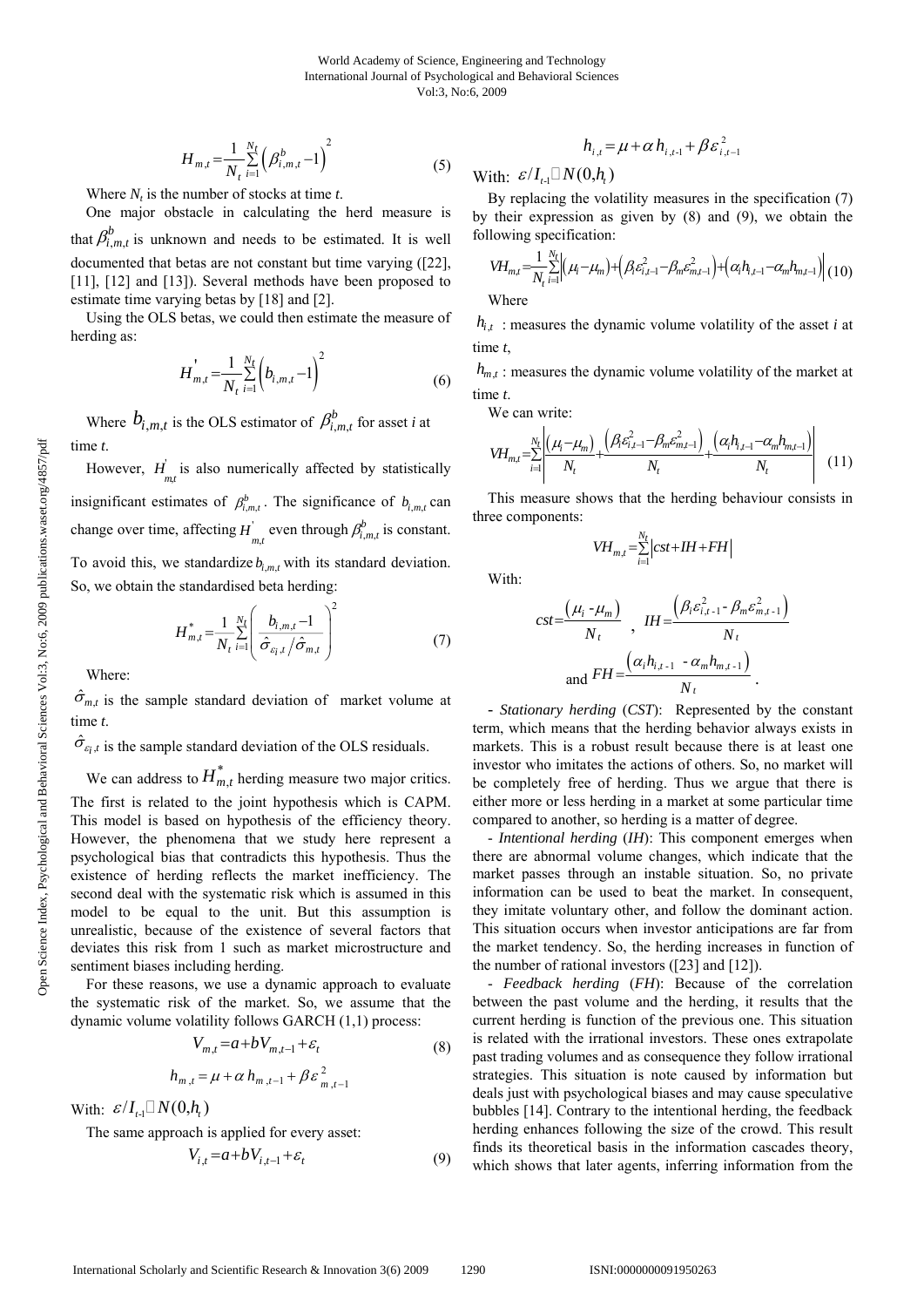actions of prior agents, optimally decide to ignore their own information and act alike ([16] and [49]).

#### IV. EMPIRICAL EVIDENCE OF THE NEW MEASURE OF HERDING

# *A. Database*

In this study we are testing for herding in the Toronto market on the premises of its main index, the S&P/TSX60. The latter is a value-weighted index including the sixty most liquid stocks selected on the premises of their participation in the market's turnover (number of transactions and trading value) and was officially launched on December 31st 1997. We chose the top-capitalization index of the market in order to mitigate against thin trading which lead to errors in empirical estimations in Finance. Our data includes monthly trading volume both for the S&P/TSX60 as well as its constituent stocks and covers the period from January 2000 until December 2006 so we have 84 observations for each stock. The historical constituent lists for the S&P/TSX60 were obtained from the web site www.investcom.com.

#### *B. Results and Discussion*

We begin our investigation of the presence of herding behavior in the Toronto stock exchange by employing our new measure. The results of the new herding measure are illustrated by the graphic below:



Fig. 1 Evolution of VH measure for S&P/TSX60 index

This figure shows the evolution of our herding measure in Toronto stock market during period from 2000 to 2006. We remark several upwards cycles of herding behavior but do not seem to be large enough to search plausible interpretations of the relative movements in herding from economic events.

In order to highlight the robustness, we tend to examine the relationship between the herding phenomenon and the three principle elements of the market: the return, volatility and trading volume.

*C. Relationship between Herding Behavior, Return, Volatility and Trading Volume* 

# ¾ *Relationship between herding behavior, Return, volatility and trading volume at the aggregate level*

To further investigate the existence of a link between herding behavior, market return, volatility and trading volume, we propose a simple specification without identifying the nature or the sense of this relationship. However, it is important to signal the contemporaneous characteristic of such relation.

$$
R_{m,t} = \alpha + \beta V H_t + \varepsilon_t \tag{12}
$$

$$
V_{m,t} = \alpha + \beta V H_t + \varepsilon_t \tag{13}
$$

$$
Vol_{m,t} = \alpha + \beta V H_t + \varepsilon_t \tag{14}
$$

Where:

*Rm,t* the market return at time *t*,

 $VH_t$  the herding measure at time *t*,

 $V_{m t}$ , the trading volume of the market at time *t*,

 $Vol_{m,t}$  the volatility of the market index at time *t*.

TABLE I CONTEMPORARY RELATION BETWEEN HERDING, RETURN, VOLATILITY AND TRADING VOLUME

|             | Coefficients<br>estimates |                                                                 | Stability<br>Student-test |              | Normality of residuals |                                     |       |                 |
|-------------|---------------------------|-----------------------------------------------------------------|---------------------------|--------------|------------------------|-------------------------------------|-------|-----------------|
|             | Alpha                     | Beta                                                            | alpha beta                |              | Test<br>Chow           | Skewnes Kurtosi<br>$\boldsymbol{S}$ | S.    | Jarque-<br>Bera |
| $R_{m,t}$   | $-0.021$                  | 5.268                                                           | $-1.773$ 2.522            |              | 0.908                  | $-0.400$                            | 3.387 | 2.771           |
| $V_{m,t}$   | 0.0022                    | 0.089                                                           | 23.145 5.190              |              | 5.070                  | 0.066                               | 2.818 | 0.177           |
| $Vol_{m,t}$ | 0.0023                    | $-0.182$                                                        |                           | 15.41 -6.750 | 17.004                 | 1.754                               | 6.260 | 79.362          |
| ***         | **                        | $*$ denote statistical significance at the $10/6$ 5% and $10\%$ |                           |              |                        |                                     |       | وامتعوا         |

<sup>\*\*\*, \*\*, \*</sup> denote statistical significance at the 1%, 5% and 10% levels respectively

The regression results of (12), (13) and (14) presented in Table I show that the herding behavior is always strongly significant for the main components of the stock prices dynamic: return, trading volume and volatility.

Concerning (12), we record that the beta takes positive values for the market return and trading volume. Which means that the both factors increase when herding is more relevant. The estimations results indicate that when investors herd around the market, this later goes up.

For (13), the results conclude that when herding exists, trading volume is high. So, a large trading volume is a necessary condition for the existence of herding behavior among investors since it is a voluntarily coordinated action.

We find that herding behavior demonstrates a very similar pattern between market return and trading volume. This finding is consistent with the literature: [15], [13] and [8].

Concerning volatility (14), we find negative beta implying that when herding phenomenon exists, the volatility is excessively low. The volatility exhibited is likely to be higher than if agents did not herd because herding leads to a greater concentration of agents on one side of the market [38].

In order to test the authenticity of these relations, we carry out two tests: the first aims to check the stability of the relation, and the second verify the normality of residuals:

- The Chow test reveals significant results for volatility and trading volume and non significant ones for market returns. This finding means that the relation between herding behavior and market return lacks of stability.

- The normality test of residuals is done through three coefficients: skewness, kurtosis and Jarque-Berra. This test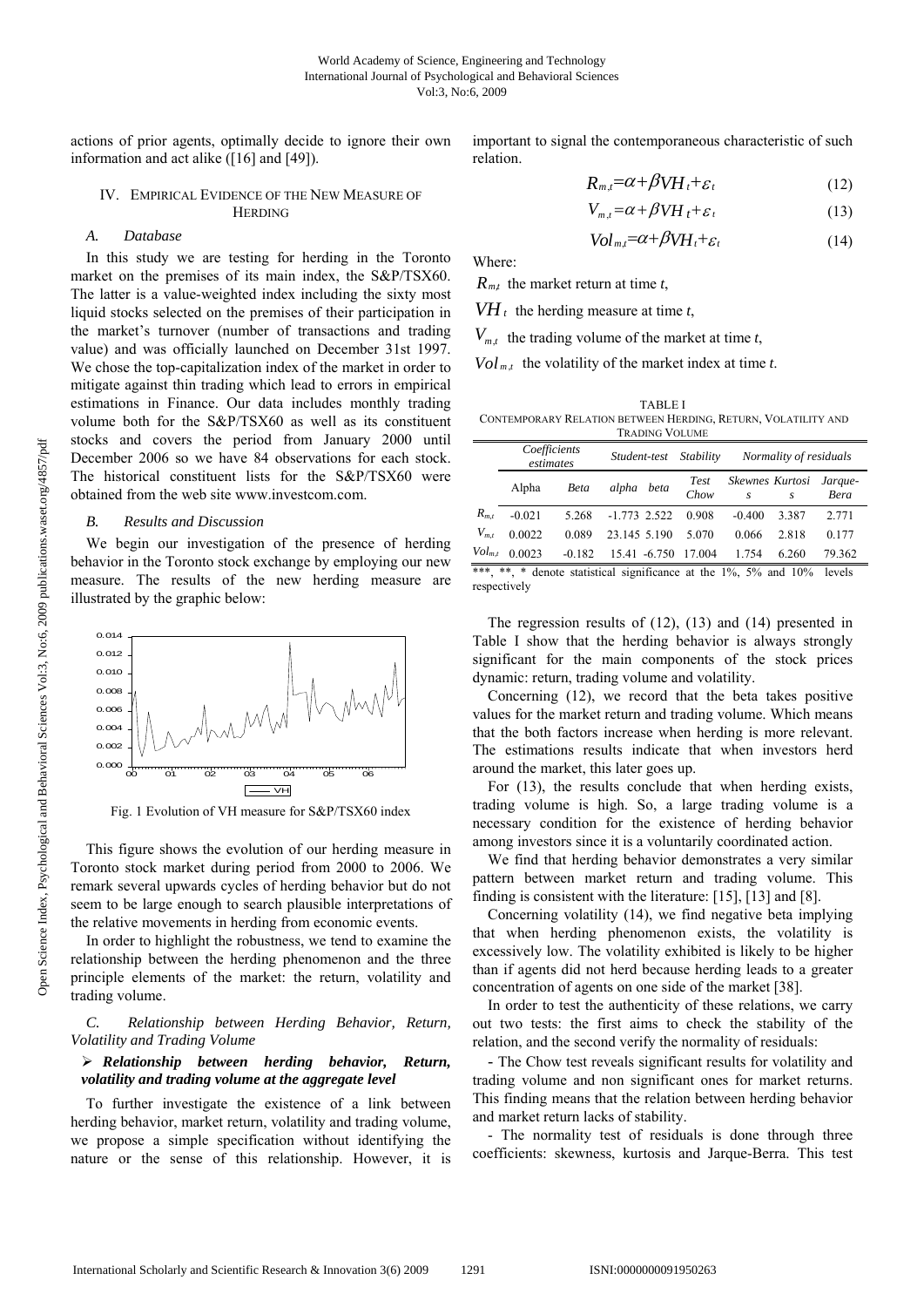records positive skewness for volatility and trading volume, and negative one for return. So, for volatility and trading volume, the residuals series is characterized by slop towards the left, whereas returns show slop towards the right. Concerning kurtosis, this coefficient is inferior to 3 for trading volume, but superior for return and volatility. A higher kurtosis testifies to the strong probability of extreme points, the tails of distribution are thicker than those of normal distribution. The returns residuals series are characterized by proportionally low flatness while those of volatility reveal strong flatness which gives higher JB (79.36). In contrast, trading volume residual series reveals a proportional peakedness.

From these tests we conclude at first that the relation between herding behavior and return shows non stability at the aggregated level. Second, the results of normality test reveal a phenomenon of asymmetry that can be a sign of the presence of non linearity.

In order to study the causes of non stability, we advance three propositions:

*Proposition 1:* The relationship between herding behavior and market return differ according to microstructural data. So the non stability can disappear if we study this relation in the level of individual stocks in one hand. And in the other hand, we can check the impact of several criteria on this relation like: activity sector, size effect, book to market value and liquidity criteria.

Generally, when considering herding towards the market, we take the underlying movement in the market itself as given and hence capture adjustments in the structure of the market due to herding rather than adjustments in the market. This may be termed market wide herding and allows us to measure movements in herding within the market which may follow a different path from the market itself ([36] and [19]). Market herding is for instance often believed to change with little or no apparent movement in the market itself. The use of linear factor models can also provide additional insights into other directions towards which the market may herd based on different factors in addition to the market factor, such as growth and value, country- or sector-specific factors [24].

To test this proposition we first subdivide our sample into sub samples according to microstructural criteria. We obtain sub samples of banking and non banking firms, small and big size companies, high and low value book to market companies liquid and illiquid companies. Then, we estimate coefficients of linear regressions between returns of each sub sample and our herding measure.

*- Proposition 2:* We suppose that the non stability of the relation herding/return is explained by the existence of non linearity. We assume that the variance of historical returns is not constant in, and as a consequence the risk of stock is modified over the time. So, the study of non linearity can bring light to the causes of non stability between herding and returns.

If market participants tend to follow aggregate market behavior and ignore their own priors during periods of large

average price movements, then the linear and increasing relation between herding and market return will no longer hold. Instead, the relation can become non-linearly increasing [7].

The underlying intuition behind our approach is as follows. We show that when herding exists, rational asset pricing models predict not only that dispersion is an increasing function of the market returns but also that the relation is linear. Furthermore, an increased tendency on the part of market participants to herd around the market consensus during periods of large price movements is sufficient to convert the linear relation into a non-linear one [46].

In order to study the non linear relation between herding behavior and stock returns we suggest a GARCH model which has a double interest: from one hand, it takes into account the non linear relation if existing, and in the other hand, it considers the volatility such an explanatory variable in the relation. The method generally used to test the relation between the couple mean-variance is based on asymmetric GARCH-in-mean models ([17], [27] and [6]). We use this model to capture any possible non-linear relation between herding and the market return

*- Proposition 3:* We assume that the non stability is due to the asymmetric effect. This effect indicates that a negative shock has not the same impact as a positive shock. So the relation between herding behavior and returns differs when speaking about extreme market returns or average market returns.

The asymmetric property stipulates that herding is more prevalent in the extreme down markets than the extreme up. These observations are consistent with the behavior theory that some investors panic and sell their positions during the extreme market declines [28].

The results reveal the presence of herd behavior in stock market in which it is more prevalent in the lower market stress and bearish periods. Investors are perceived irrational as they are unwilling to make their own decisions. Instead, they follow the collective actions of the market. This behavior further implies that the violation of the rational people assumption in which standard modern finance is based. Reference [39] suggests that the need for market participants to understand the impact of psychology has on them and those around them. If they ignore psychology, they do so at their own risk. This is consistent with the intuition of [7] and [9] that during these periods of extreme market movements, individuals suppress their own beliefs in favour of the market consensus.

To test this proposition we shed light on the extent of herd behavior across trading month with average, extreme upward and downward price movements. We separate our sample returns according to the media criteria. We consider average returns those close to the mean and extreme returns those far from the both in up and down tails. Then, we estimate the linear regression between these returns and our herding measure.

¾ *Relationship between herding behavior and Returns according to microstructural factors (proposition 1)*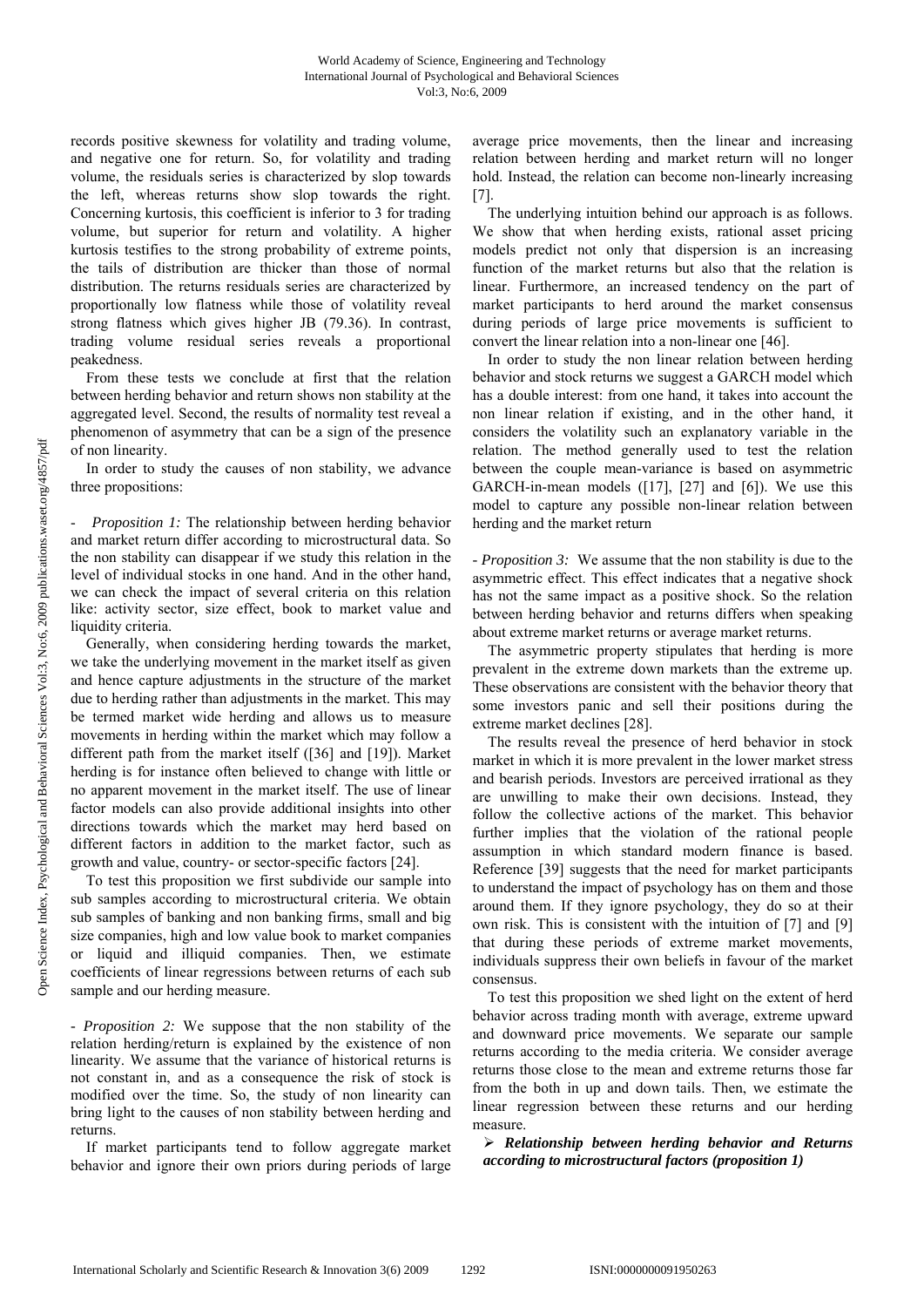The loss of stability of the relationship between herding behavior and market return leads us to separate individual stocks into four groups according to activity sector, size, book to market and liquidity criteria and to see if there are different relation between herding and returns on these classes. Hence, we obtain sub samples of energetic and non energetic firms, small and big size companies, high and low value book to market companies or liquid and illiquid companies.

The size effect is calculated from the stock exchange capitalization. A company which has a lower capitalisation than the average capitalisation of the total sample is considered as a small size company and vice versa.

For the book to market effect, we use a ratio that compares the book value of a firm to its market value. Book value is calculated from the firm's historical costs, or an accounting value. Market value is determined in the stock market through its market capitalization.

For liquidity we apply a measure of [1]. According to this author, the illiquidity of an action I for one month T is measured by the following formula:

$$
ILLIQ_i^i = \frac{1}{N_i^i} \sum_{i=1}^{N_i^i} \frac{\left| R_{d,i}^i \right|}{V_{d,i}^i}
$$
\n(15)

Where:

 $R_{d,t}^{i}$ : return on stock *i* in the day *d* of the month *t*;

 $V^i_{d,t}$ : trading volume of stock *i* in the day *d* of the month *t*;

 $N_t^i$ : A number of days of transaction of stock *i* in the month *t*.

Table II represents the statistics of our data, where the sample is subdivided into sub samples according to activity sector, size, book to market and liquidity criteria. This subdivision let us to see the degree of herding among these several classes.

|              |                                    |             | <b>TABLE II</b><br><b>DATA STATISTICS</b> |             |              |                       |              |             |             |
|--------------|------------------------------------|-------------|-------------------------------------------|-------------|--------------|-----------------------|--------------|-------------|-------------|
|              | Name                               |             | Sector                                    | size        |              | <b>Book</b> to market |              |             | Liquidity   |
|              |                                    | Energy      | Non energy                                | big         | little       | big                   | little       | Liquid      | illiquid    |
| <b>AXP</b>   | Axcan Pharma Inc.                  |             | $\mathbf X$                               |             | $\mathbf{x}$ | $\mathbf X$           |              |             | $\mathbf x$ |
| <b>BWR</b>   | Breakwater Resources Ltd.          | $\mathbf X$ |                                           | $\mathbf X$ |              |                       | $\mathbf X$  | $\mathbf X$ |             |
| <b>AEM</b>   | Agnico Eagle Mines Ltd.            | $\mathbf X$ |                                           |             | $\mathbf X$  |                       | $\mathbf{x}$ |             | $\mathbf X$ |
| AGU          | Agrium Inc.                        | $\mathbf X$ |                                           |             | $\mathbf X$  | $\mathbf X$           |              |             | $\mathbf x$ |
| <b>BLD</b>   | <b>Ballard Power Systems Inc</b>   |             | $\mathbf X$                               |             | $\mathbf X$  |                       | $\mathbf X$  | $\mathbf X$ |             |
| <b>BBDB</b>  | Bombardier Inc. Class BSV          |             | $\mathbf x$                               | $\mathbf X$ |              |                       | $\mathbf x$  |             | $\mathbf X$ |
| <b>BCE</b>   | BCE Inc.                           |             | $\mathbf X$                               | $\mathbf x$ |              | X                     |              | $\mathbf X$ |             |
| <b>BMO</b>   | <b>Bank of Montreal</b>            |             | $\mathbf X$                               | $\mathbf X$ |              | $\mathbf X$           |              | $\mathbf X$ |             |
| <b>BNS</b>   | Bank of Nove Scotia The            |             | $\mathbf X$                               | $\mathbf X$ |              | X                     |              | $\mathbf X$ |             |
| <b>BVF</b>   | Biovail corp                       |             | $\mathbf X$                               |             | $\mathbf X$  |                       | $\mathbf X$  | $\mathbf X$ |             |
| CCO          | Cameco corp                        | $\mathbf X$ |                                           | $\mathbf X$ |              |                       | $\mathbf{x}$ |             | $\mathbf x$ |
| CM           | Canadian Imperial Bank of Commerce |             | $\mathbf X$                               | $\mathbf X$ |              | $\mathbf X$           |              | $\mathbf X$ |             |
| <b>CNQ</b>   | Canadian National Railway Co.      | X           |                                           | $\mathbf x$ |              | $\mathbf X$           |              | $\mathbf X$ |             |
| <b>CNR</b>   | Canadian Natural Resources Ltd.    |             | $\mathbf X$                               | $\mathbf x$ |              | $\mathbf x$           |              | $\mathbf X$ |             |
| <b>COSUN</b> | Canadian Oil Sands Trust           | $\mathbf X$ |                                           |             | $\mathbf X$  |                       | $\mathbf X$  |             | $\mathbf X$ |
| CAR          | Canadian Apartment properties      |             | $\mathbf X$                               |             | $\mathbf X$  |                       | $\mathbf x$  | $\mathbf X$ |             |
| <b>CMH</b>   | Compton Petroleum corporation      | $\mathbf X$ |                                           |             | $\mathbf X$  |                       | $\mathbf X$  | $\mathbf X$ |             |
| <b>CLS</b>   | Celestica Inc.                     |             | $\mathbf X$                               |             | $\mathbf X$  |                       | $\mathbf X$  |             | $\mathbf X$ |
| <b>ELD</b>   | Eldorado Gold Corp.                | $\mathbf X$ |                                           |             | $\mathbf X$  |                       | $\mathbf x$  |             | $\mathbf x$ |
| <b>ENB</b>   | Enbridge Inc.                      | $\mathbf X$ |                                           |             | $\mathbf X$  |                       | $\mathbf X$  | $\mathbf X$ |             |
| <b>EMA</b>   | Emera Inc.                         | $\mathbf X$ |                                           |             | $\mathbf X$  |                       | $\mathbf x$  | $\mathbf X$ |             |
| <b>FTS</b>   | Fortis Inc.                        | $\mathbf x$ |                                           |             | $\mathbf{x}$ |                       | $\mathbf x$  | $\mathbf X$ |             |
| <b>FTT</b>   | Finning International Inc.         |             | $\mathbf X$                               |             | $\mathbf X$  |                       | $\mathbf x$  |             | $\mathbf X$ |
| <b>GEA</b>   | Gold Eagle Mines Ltd.              | $\mathbf X$ |                                           |             | $\mathbf X$  |                       | $\mathbf x$  |             | $\mathbf X$ |
| GIL          | Gildan Activewear Inc.             |             | $\mathbf x$                               |             | $\mathbf X$  | X                     |              | $\mathbf X$ |             |
| <b>HSE</b>   | Husky Energy Inc.                  | $\mathbf x$ |                                           | $\mathbf x$ |              | $\mathbf{x}$          |              | $\mathbf X$ |             |
| <b>IMN</b>   | Inmet Mining Corp.                 | $\mathbf X$ |                                           |             | $\mathbf X$  | $\mathbf X$           |              | $\mathbf X$ |             |
| <b>IMO</b>   | Imperial Oil Ltd.                  | $\mathbf X$ |                                           | $\mathbf X$ |              |                       | $\mathbf X$  |             | $\mathbf X$ |
| K            | Kinross Gold Corp.                 | $\mathbf X$ |                                           | $\mathbf x$ |              |                       | $\mathbf x$  | $\mathbf X$ |             |
| L            | Loblaw Companies Ltd.              |             | $\mathbf X$                               |             | $\mathbf X$  |                       | $\mathbf x$  | $\mathbf X$ |             |
| <b>LUN</b>   | Lundin Mining Corporation          | $\mathbf X$ |                                           | $\mathbf X$ |              | $\mathbf X$           |              | $\mathbf X$ |             |
| <b>MDS</b>   | MDS Inc.                           |             | X                                         |             | $\mathbf X$  | $\mathbf X$           |              | $\mathbf X$ |             |
| <b>MFC</b>   | Manulife Financial Corp.           |             | $\mathbf X$                               | $\mathbf X$ |              | $\mathbf x$           |              | $\mathbf X$ |             |
| <b>MBT</b>   | Manitoba Telecom Services Inc.     |             | $\mathbf X$                               |             | $\mathbf X$  | $\mathbf X$           |              | $\mathbf X$ |             |
| NA           | National Bank of Canada            |             | $\mathbf X$                               |             | $\mathbf X$  |                       | $\mathbf X$  | $\mathbf X$ |             |
| <b>OCX</b>   | Onex Corp.                         |             | $\mathbf X$                               |             | $\mathbf{x}$ | X                     |              | $\mathbf X$ |             |
| NCX          | NOVA Chemicals Corp.               |             | $\mathbf X$                               |             | $\mathbf X$  |                       | $\mathbf X$  | $\mathbf X$ |             |
| NT           | Nortel Networks Ltd.               |             | $\mathbf X$                               | $\mathbf X$ |              |                       | X            | $\mathbf X$ |             |
| <b>NXY</b>   | Nexen Inc.                         | $\mathbf X$ |                                           | $\mathbf X$ |              | $\mathbf x$           |              | $\mathbf X$ |             |
| <b>PCA</b>   | Petro-Canada Inc.                  | $\mathbf X$ |                                           | $\mathbf x$ |              | $\mathbf x$           |              |             | $\mathbf X$ |
| POT          | Potash Corporation of Saskatchewan | $\mathbf X$ |                                           |             | $\mathbf{X}$ |                       | $\mathbf X$  |             | $\mathbf x$ |
| PWTUN        | Penn West Energy Trust             | $\mathbf x$ |                                           | X           |              |                       | $\mathbf x$  |             | $\mathbf X$ |
|              |                                    |             |                                           |             |              |                       |              |             |             |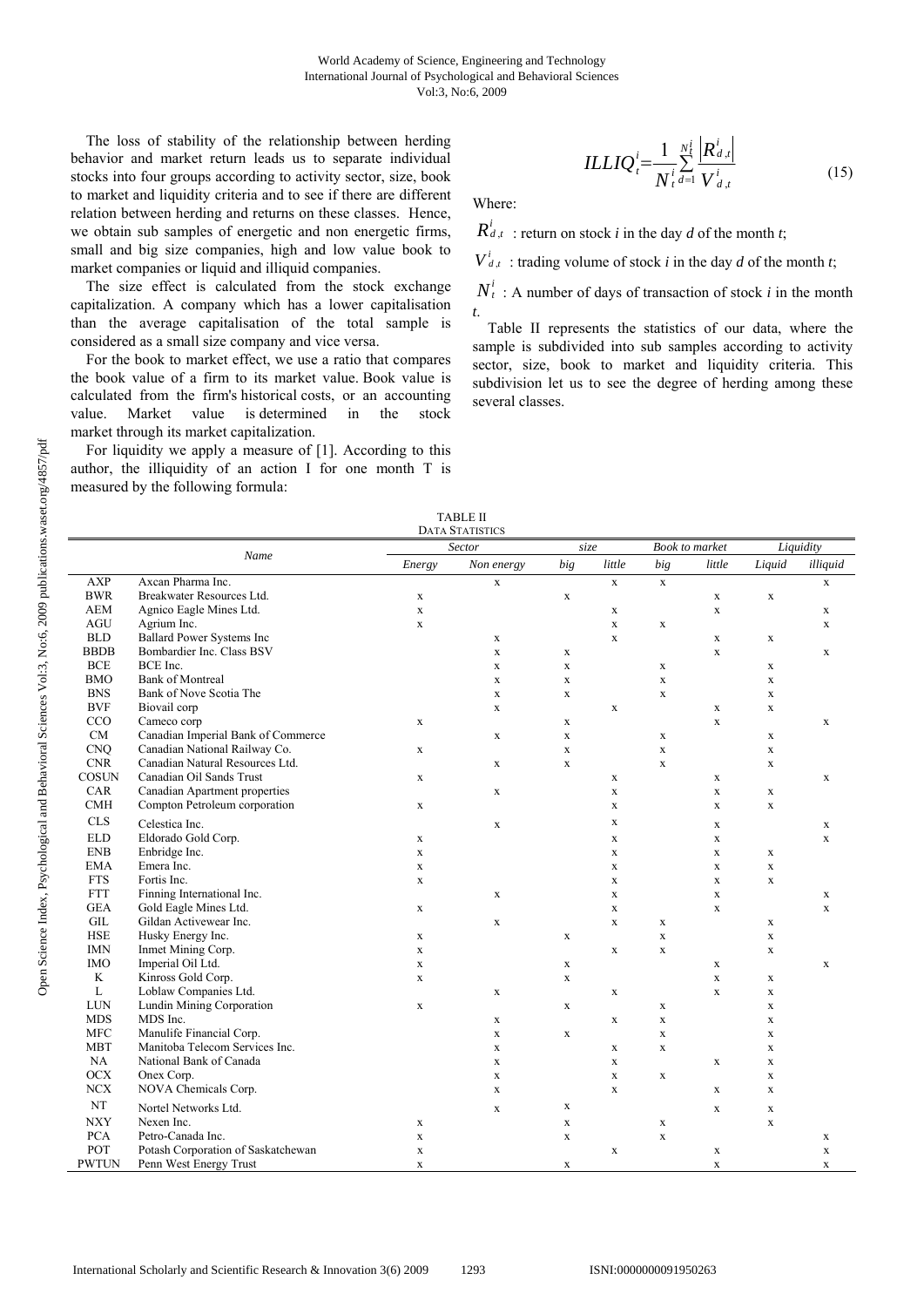#### World Academy of Science, Engineering and Technology International Journal of Psychological and Behavioral Sciences Vol:3, No:6, 2009

|              | <b>Total</b>               | 32          | 28 | 26          | 34          | 25          | 35          | 41 | 19 |
|--------------|----------------------------|-------------|----|-------------|-------------|-------------|-------------|----|----|
| YRI          | Yamana Gold Inc.           | X           |    | X           |             |             | X           |    | X  |
| <b>VETUN</b> | Vermilion Energy Trust     | X           |    |             | X           |             | X           | X  |    |
| WN           | George Weston Ltd.         | $\mathbf X$ |    |             | X           | $\mathbf X$ |             | X  |    |
| TP           | TransCanada Corporation    | X           |    | $\mathbf x$ |             |             | X           | X  |    |
| <b>TOG</b>   | Tristar oil and Ltd.       | X           |    | X           |             | $\mathbf X$ |             | X  |    |
| <b>TCW</b>   | Trican well service Ltd    | X           |    |             | $\mathbf X$ |             | X           | X  |    |
| TIH          | Toromont Industries Ltd.   |             | X  |             | X           |             | X           |    | X  |
| <b>TEO</b>   | Tesco Corp.                | X           |    |             | X           |             | X           | X  |    |
| <b>TCKB</b>  | Teck Cominco Ltd.          | X           |    | X           |             |             | X           |    | X  |
| TA           | TransAlta Corp.            | X           |    |             | X           |             | X           | X  |    |
| T            | TELUS Corp.                |             | X  |             | X           |             | X           | X  |    |
| SU           | Suncor Energy Inc.         | X           |    | X           |             | $\mathbf x$ |             | X  |    |
| SGF          | Shore Gold Inc.            | X           |    |             | X           | X           |             | X  |    |
| <b>SCC</b>   | Sears Canada Inc.          |             | X  |             | X           |             | $\mathbf X$ |    | X  |
| SAP          | Saputo Inc.                |             | X  |             | X           | $\mathbf X$ |             | X  |    |
| RY           | Royal bank of Canada       |             | X  | X           |             |             | X           | X  |    |
| RIM          | Research In motion Ltd.    |             | X  | X           |             | X           |             | X  |    |
| <b>RCIB</b>  | Rogers Communications Inc. |             | X  | X           |             | X           |             |    | X  |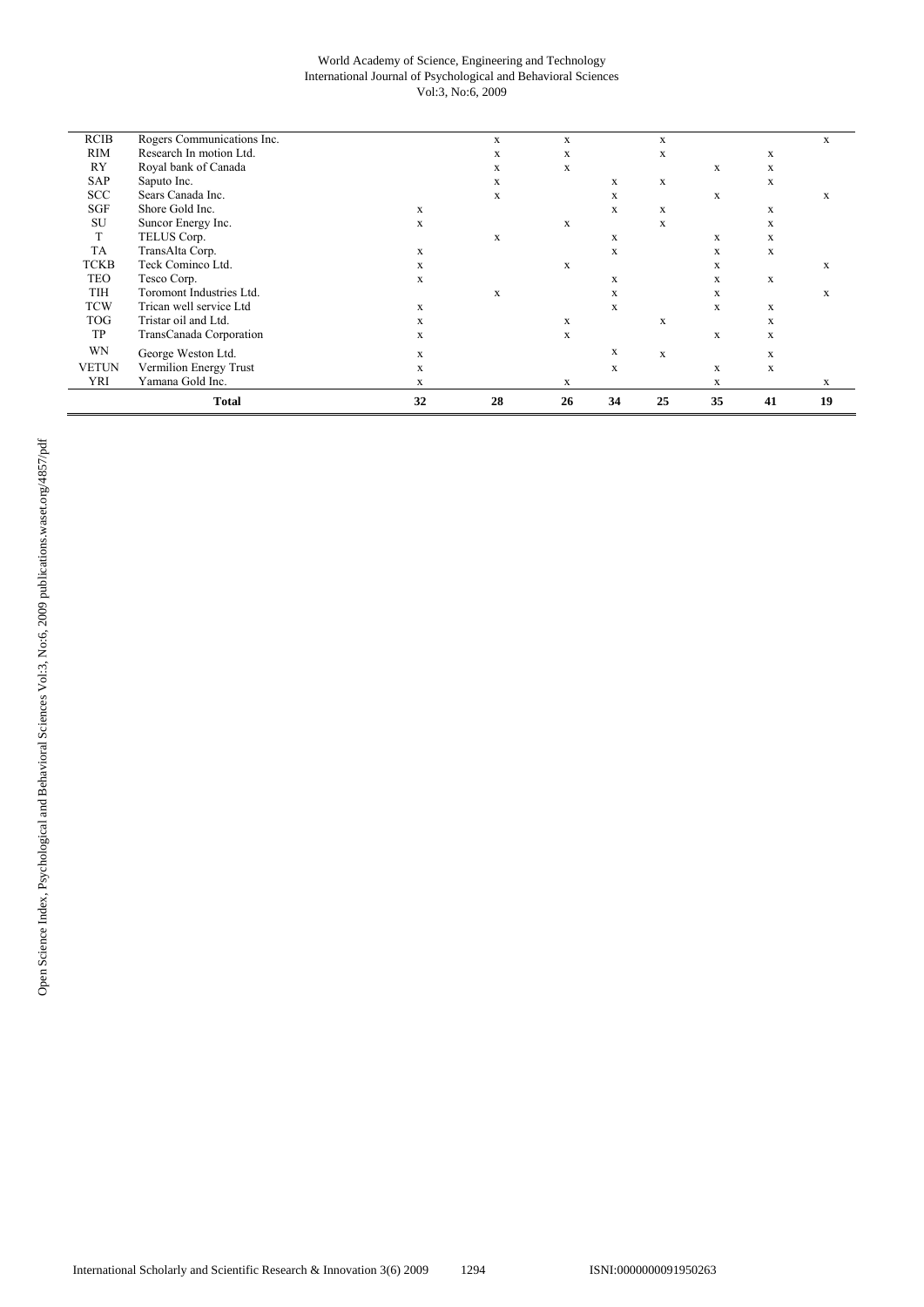- *Relation between herding behavior and individual stock returns:* 

To test this relation we estimate the following regression:

$$
R_{i,t} = \alpha + \beta V H_{i,t} + \varepsilon_t \tag{16}
$$

Where:

 $R_{i,t}$ : Return on stock *i* at time *t*;

 $VH_{i,t}$ : Herding measure for the stock *i* at time *t*;

The estimated coefficients of this regression are summarised in the table below.

TABLE III CONTEMPORARY RELATION OF INDIVIDUAL STOCK RETURNS AND HERDING BEHAVIOR

|             | Alpha      | <b>DEFIAVION</b><br>Beta |              | Alpha     | <b>Beta</b> |
|-------------|------------|--------------------------|--------------|-----------|-------------|
| AXP         | $-0.023*$  | 7.944**                  | LUN          | $0.290**$ | $-26.34**$  |
| <b>BWR</b>  | $-0.034$   | $10.20***$               | <b>MDS</b>   | $-0.010$  | $2.564**$   |
| AEM         | $0.005**$  | $3.840**$                | <b>MFC</b>   | $0.029**$ | $-2.963*$   |
| <b>AGU</b>  | $0.031*$   | $-2.563$                 | MBT          | $0.003*$  | 1.471       |
| BLD         | $-0.072$   | 14.42**                  | NA           | $0.019**$ | $-0.654$    |
| <b>BBDB</b> | $-0.043**$ | $6.147**$                | <b>OCX</b>   | $-0.066*$ | 12.28**     |
| <b>BCE</b>  | $-0.045*$  | $7.581**$                | <b>NCX</b>   | $0.031**$ | -4.977**    |
| BMO         | $0.005**$  | 0.376                    | NT           | $-0.348$  | 90.42***    |
| <b>BNS</b>  | 0.035      | $-4.974$                 | NXY          | $0.009**$ | $1.017*$    |
| <b>BVF</b>  | $-0.027*$  | $4.126**$                | <b>PCA</b>   | 0.072     | -11.00**    |
| CCO         | $0.076**$  | $-10.44***$              | POT          | $0.043**$ | -5.440**    |
| <b>CM</b>   | $0.010*$   | 0.608                    | <b>PWTUN</b> | $0.033*$  | $-4.458**$  |
| CNO         | $0.032**$  | $-3.423*$                | RCIB         | $0.066**$ | 14.01*      |
| <b>CNR</b>  | $0.046*$   | $-7.225**$               | <b>RIM</b>   | $-0.124*$ | $31.04**$   |
| COSUN       | 7.5691*    | $-1170.5**$              | RY           | $0.008**$ | $-0.921*$   |
| CAR         | 6.510*     | $-1006.0*$               | SAP          | 0.039     | $-6.576**$  |
| <b>CMH</b>  | $-0.050$   | $10.72***$               | <b>SCC</b>   | $0.037**$ | 7.6184**    |
| <b>CLS</b>  | $-0.037$   | 5.108**                  | SGF          | $-0.050*$ | 24.974**    |
| ELD         | $0.046*$   | -1.759                   | SU           | $0.004**$ | $3.273**$   |
| <b>ENB</b>  | $0.032*$   | $-4.808**$               | T            | $-0.025*$ | $6.978**$   |
| <b>EMA</b>  | 0.009      | $-0.698$                 | TA           | $0.029**$ | $-3.966*$   |
| <b>FTS</b>  | $0.030*$   | $-4.172*$                | <b>TCKB</b>  | $0.028*$  | $-0.176*$   |
| <b>FTT</b>  | $0.034**$  | $-3.262**$               | TEO          | $0.025**$ | -1.423      |
| GEA         | $-0.018**$ | 21.56***                 | TIH          | $0.036*$  | $-5.175**$  |
| GIL         | $-0.033*$  | $9.681**$                | <b>TCW</b>   | $0.044**$ | $-3.651*$   |
| <b>HSE</b>  | $0.031*$   | $-1.605$                 | <b>TOG</b>   | $0.002**$ | 1.275       |
| IMN         | $-0.076**$ | 19.38**                  | TP           | $0.052*$  | $-7.068**$  |
| <b>IMO</b>  | $0.025*$   | $-2.573**$               | WN           | $0.046*$  | $-7.787**$  |
| K           | 0.069      | $-5.249*$                | <b>VETUN</b> | 0.053     | $-4.925*$   |
| L           | $0.039*$   | $-6.562**$               | YRI          | 1.144     | 7.944**     |

 $**$ ,  $**$ ,  $*$  denote statistical significance at the  $1\%$ ,  $5\%$  and  $10\%$  levels respectively

The reading of Table III enables us to note that, on 60 estimated betas, 49 are significant. So a total degree of significance is 82% against 100% at the aggregate level. Therefore, the level of significance of the relation herding/returns remains strong, but it decreases at the individual level. Thus, we conclude that the non stability of the relation between herding behavior and stock returns is not due to individual level.

## *- Relation between herding behavior and stock returns according to assets sort:*

The loss of significance of the relation between herding and individual stock returns for some companies pushes us to question if there are common characteristics between companies which can influence this relation. For this reason, we study the influence of activity sector, size, Book to market and the level of liquidity on this relation. To do that we estimate the following regressions:

- *Relation between herding behavior and activity sector returns:* 

$$
R_{s_i,t} = \alpha + \beta V H_{s_i,t} + \varepsilon_t \tag{17}
$$

Where:

 $R_{s,i,t}$ : Return on activity sector at time *t*; *i* = 1 for the banking sector (BS) and *i*= 2 for the non banking (NBS) one; *VH*  $_{s,i}$  : Herding measure for the sector *i* at time *t*;

- *Relation between herding behavior and stock returns according to book to market effect:* 

$$
R_{\text{hig} \, Book, t} = \alpha + \beta V H_{\text{hig} \, Book, t} + \varepsilon_t \tag{18}
$$

$$
R_{low\,Book, t} = \alpha + \beta VH_{low\,Book, t} + \varepsilon_t \tag{19}
$$

Where:

 $R_{high}$  *Book,t* ( $R_{low}$  *Book,t*): Return on high (low) book to market firms at time *t*;

 $VH_{hig}$  *Book,t* ( $VH_{low}$  *Book,t*): Herding measure for return on high (low) book to market firms at time *t*;

- Relation between herding behavior and stock returns according to book to market effect:

$$
R_{liquid,t} = \alpha + \beta V H_{liquid,t} + \varepsilon_t
$$
 (20)

$$
R_{illiquid, t} = \alpha + \beta V H_{illiquid, t} + \varepsilon_t
$$
 (21)

Where:

 $R_{liquid,t}$  ( $R_{illiquid,t}$ ): Return on liquid (illiquid) firms at time *t*;

 $VH$  *liquid ,t*  $(VH$  *illiquid ,t* ): Herding measure for return on liquid (illiquid) firms at time *t*.

Table IV gathers the results of these regressions.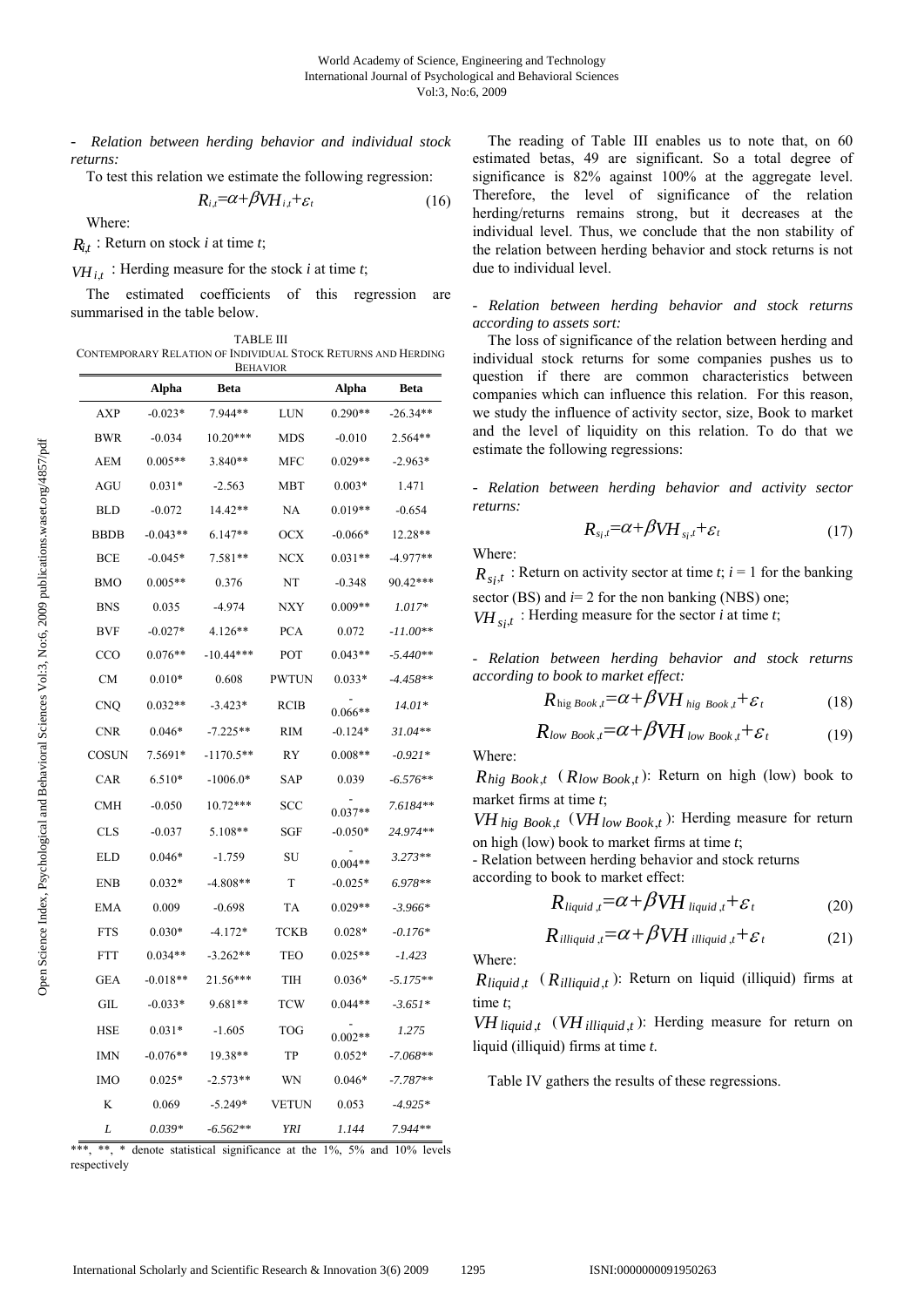| <b>TABLE IV</b>                                           |
|-----------------------------------------------------------|
| CONTEMPORARY RELATION BETWEEN RETURN AND HERDING BEHAVIOR |
| <b>ACCORDING TO THE ASSET SORTS</b>                       |

|                        | Alpha                 | Beta         |  |  |  |  |  |
|------------------------|-----------------------|--------------|--|--|--|--|--|
| <b>Activity sector</b> |                       |              |  |  |  |  |  |
| Energetic sector       | $-0.014982$           | 4.012967**   |  |  |  |  |  |
| Non energetic sector   | $-0.0102*$            | 4.012158**   |  |  |  |  |  |
| Size                   |                       |              |  |  |  |  |  |
| Big capitalization     | $0.011211*$           | $6.11211***$ |  |  |  |  |  |
| Small capitalization   | $0.015195**$          | $6.15195**$  |  |  |  |  |  |
|                        | <b>Book to market</b> |              |  |  |  |  |  |
| High book to market    | $-0.001635$           | 3.10848**    |  |  |  |  |  |
| Low book to market     | $-0.019178$           | 3.13842*     |  |  |  |  |  |
| Liquidity              |                       |              |  |  |  |  |  |
| Liquid firms           | $-0.0120**$           | 5.01058**    |  |  |  |  |  |
| Illiquid firms         | $-0.01552$            | $5.01432**$  |  |  |  |  |  |

\*\*\*, \*\*, \* denote statistical significance at the 1%, 5% and 10% levels respectively

From this table we record that all beta are positive and significant which enables us to conclude that, generally, the relation herding/returns remains significant in spite of the various criteria of classification. So the non stability is not accorded to assets sort.

For the activity sector we remark that the relation remains the same for energetic and non energetic sectors, we might argue that stocks from different sectors have experienced similar herding behavior. So the relation between herding and returns is insensitive to the type of activity.

Concerning the size effect we record almost the same value of beta. Therefore, herding exists across different sizes of stocks in the market. The size criterion does not destabilize the relation herding/returns.

We have also examined herding towards value factors and find a range of results including evidence of significant herding towards different levels of book to market value. This later has no impact on the relation between herding behavior and returns.

We find the same evidence for the liquidity effect. The two types of firms reveal a close value of beta, which means that the non stability of the relation herding/return is not due to liquidity criterion.

According to our preceding study, at the aggregate and individual level, and even according to different criteria activity sector, size, book to market and liquidity, beta of the herding measure is significant, so we reject our first proposition which stipulate that the non stability of the relation between herding behavior and returns is due to microstructural data.

# ¾ *Herding behavior and returns under non linear relation (Proposition 2)*

In order to study the non linear relation between herding behavior and stock returns we suggest a GARCH model which has a double interest: from one hand, it takes into account the non linear relation if existing, and in the other hand, it considers the volatility such an explanatory variable in the relation.

The method generally used to test the relation between the couple mean-variance is based on asymmetric GARCH-inmean models ([17], [27] and [6]). In what follows, we employ a standard asymmetrical GJR-AGARCH (1,1)-in-mean model:

$$
R_{m,t} = \varphi_0 + \varphi_1 \sigma_t + \varphi_2 V H_{m,t} + \varepsilon_t \tag{22}
$$

$$
\sigma_t^2 = \omega + \alpha \varepsilon_{t-1}^2 + \beta \sigma_{t-1}^2 + \lambda I[\varepsilon_{t-1} < 0] \varepsilon_{t-1}^2 \tag{23}
$$

With 1 if  $\varepsilon_{t-1}$  < 0  $I = \begin{cases} 1 & \text{if } \varepsilon_{t-1} < 0 \\ 0 & \text{otherwise} \end{cases}$  $\overline{\mathcal{L}}$ 

Equation (22) represents the mean, where (23) is a variance equation.

 $\sigma_t$  is a conditional standard deviation;

 $R_{m,t}$  is a market return;

 $\varphi_0, \varphi_1, \varphi_2, \omega, \alpha, \beta$  and  $\lambda$  are constant parameters;

 $\mathcal{E}_t$  is a random error term.

 $\varepsilon_{t-1}$  is related to the signal quality, in such way that this term is positive when news are good and negative otherwise. So every type of news has a special impact on conditional variance where  $\alpha$  measures impact of good news measures, and  $\alpha + \lambda$  captures the effect of bad news. When  $\lambda$  is positive, the volatility is increased by worse information's. In the case where  $\lambda$  is not null, any information has the same impact.

In (22), a significance test of  $\varphi_1 = 0$  examines the hypothesis of return-risk trade-off, which need a positive coefficient. To take into consideration the incremental efficiency of  $VH_{m,t}$ , we put the augmented mean equation:

$$
R_{m,t} = \varphi_0 + \varphi_1 \sigma_t + \varphi_2 V H_{m,t} + \varepsilon_t \tag{24}
$$

This equation contains an incremental variable,  $VH_{m}$ , which examine the relative power of herding vs. the usual conditional standard deviation in estimating returns. If  $\varphi_2 \neq 0$ , return and herding are dependent.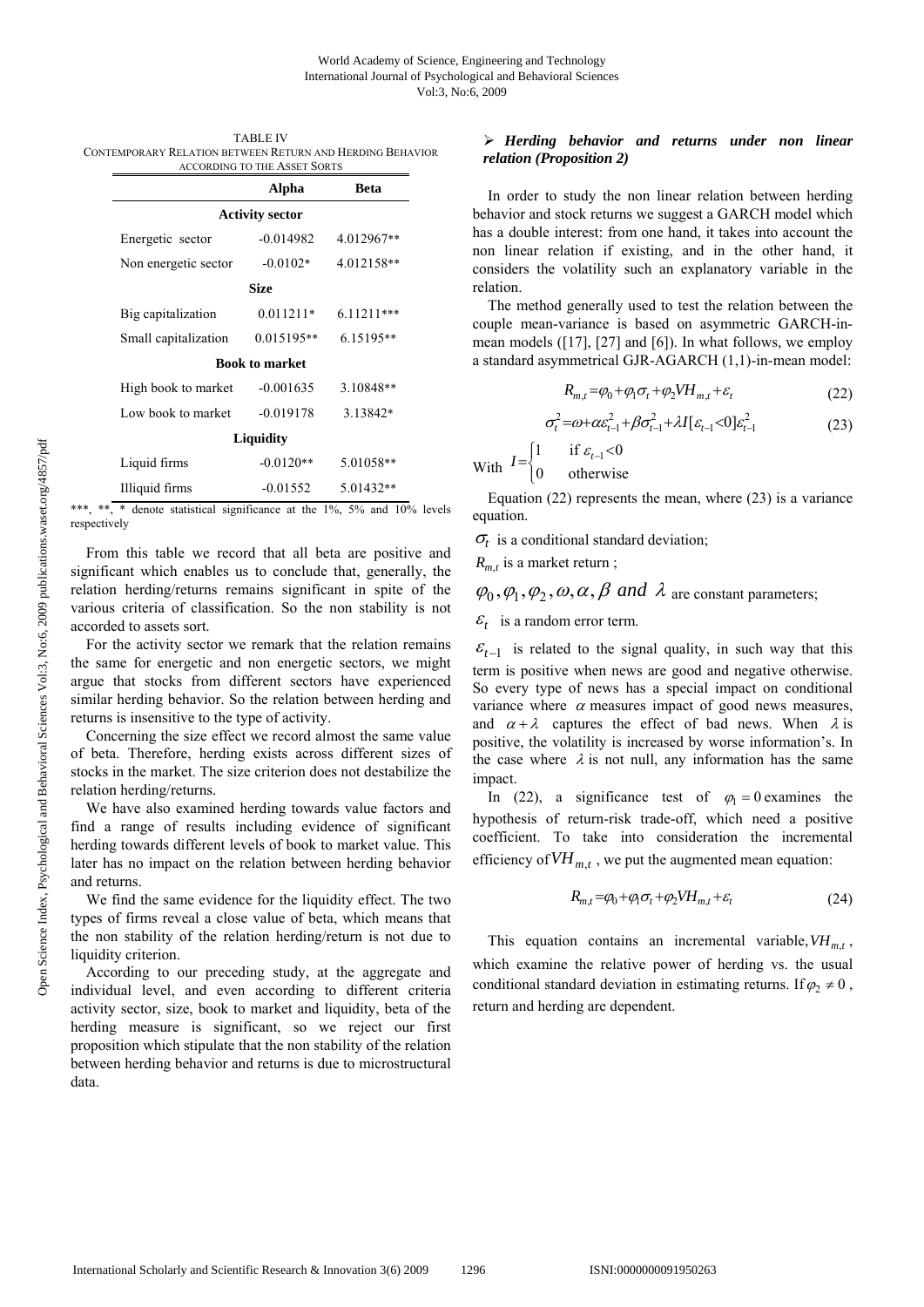#### World Academy of Science, Engineering and Technology International Journal of Psychological and Behavioral Sciences Vol:3, No:6, 2009

|                | Constant               | $\sigma_t$              | $V\!H_{m,t}$            | $\omega$              | $\boldsymbol{\varepsilon}_{t-1}^2$ | $\sigma^2_{t-1}$       | $\boldsymbol{\varepsilon}_{t-1}^2 \ \boldsymbol{\varepsilon}_{t-1} < 0\ $ |
|----------------|------------------------|-------------------------|-------------------------|-----------------------|------------------------------------|------------------------|---------------------------------------------------------------------------|
|                |                        |                         | <b>Aggregated level</b> |                       |                                    |                        |                                                                           |
|                |                        |                         | Equation 1              |                       |                                    |                        |                                                                           |
| Market return  | $-0.0039$<br>$(-0.29)$ | 0.05647<br>(1.02)       |                         | $0.013***$<br>(4.01)  | $0.012**$<br>(2.03)                | $0.923***$<br>(32.77)  | $0.094***$<br>(8.75)                                                      |
|                |                        |                         | Equation 2              |                       |                                    |                        |                                                                           |
| Market return  | $0.004**$<br>$(-0.22)$ | 0.067<br>(0.98)         | 5.084**<br>(2.33)       | $0.013***$<br>(4.2)   | $0.011*$<br>(1.77)                 | $0.923***$<br>(31.90)  | $0.093***$<br>(9.92)                                                      |
|                |                        |                         | <b>Liquidity</b>        |                       |                                    |                        |                                                                           |
|                |                        |                         | Equation 1              |                       |                                    |                        |                                                                           |
| Liquid firms   | $0.027**$<br>(2.44)    | $-0.025*$<br>$(-0.50)$  |                         | $0.021***$<br>(5.13)  | $0.014**$<br>(2.68)                | $0.751***$<br>(27.42)  | $0.023***$<br>(8.14)                                                      |
| Illiquid firms | 0.015<br>(1.4)         | $-0.025*$<br>$(-0.50)$  |                         | $0.031***$<br>(4.52)  | $0.022***$<br>(3.86)               | $0.722***$<br>(23.54)  | $0.062***$<br>(5.75)                                                      |
|                |                        |                         | Equation 2              |                       |                                    |                        |                                                                           |
| Liquid firms   | $0.026**$<br>(2.62)    | $-0.130*$<br>$(-1.68)$  | $3.62***$<br>(6.12)     | $0.021***$<br>(6.18)  | $0.009**$<br>(2.06)                | $0.701***$<br>(23.64)  | $0.024**$<br>(2.92)                                                       |
| Illiquid firms | 0.018<br>(1.45)        | $-0.130*$<br>$(-1.68)$  | 5.89***<br>(4.43)       | $0.033***$<br>(5.11)  | $0.029**$<br>(2.99)                | $0.748***$<br>(27.01)  | $0.065**$<br>(3.71)                                                       |
|                |                        |                         | <b>Size</b>             |                       |                                    |                        |                                                                           |
|                |                        |                         | Equation 1              |                       |                                    |                        |                                                                           |
| Small cap      | $0.041*$<br>(1.72)     | $-0.021$<br>$(-0.84)$   |                         | $0.016**$<br>(2.14)   | $0.050*$<br>(1.85)                 | $0.801***$<br>(34.53)  | $0.091***$<br>(8.18)                                                      |
| Big cap        | $0.042**$<br>(2.12)    | $-0.016**$<br>$(-0.93)$ |                         | $0.028***$<br>(4.87)  | $0.040***$<br>(3.85)               | $0.614$ ***<br>(18.74) | $0.072***$<br>(6.43)                                                      |
|                |                        |                         | Equation 2              |                       |                                    |                        |                                                                           |
| Small cap      | $0.027**$<br>(1.97)    | $-0.019**$<br>$(-2.64)$ | $6.91***$<br>(5.90)     | $0.017**$<br>(2.20)   | $0.043**$<br>(1.97)                | $0.794***$<br>(32.01)  | $0.088***$<br>(7.31)                                                      |
| Big cap        | $0.027**$<br>(1.97)    | $-0.015**$<br>$(-2.71)$ | $6.54***$<br>(4.70)     | $0.027***$<br>(5.01)  | $0.042***$<br>(2.77)               | $0.620***$<br>(18.71)  | $0.069***$<br>(5.99)                                                      |
|                |                        |                         | <b>Book to market</b>   |                       |                                    |                        |                                                                           |
|                |                        |                         | Equation 1              |                       |                                    |                        |                                                                           |
| High BM        | $-0.0017$<br>(0.51)    | $-0.017$<br>$(-0.41)$   |                         | $0.023***$<br>(4.66)  | $0.201***$<br>(4.51)               | $0.564***$<br>(12.74)  | $0.224***$<br>(7.22)                                                      |
| Low BM         | $-0.02$<br>(0.11)      | $-0.009$<br>$(-1.28)$   |                         | $0.019***$<br>(3.44)  | $0.09***$<br>(2.75)                | $0.745***$<br>(10.96)  | $0.18***$<br>(4.07)                                                       |
|                |                        |                         | Equation 2              |                       |                                    |                        |                                                                           |
| High BM        | $-0.026$<br>(0.64)     | $-0.017$<br>$(-0.40)$   | $3.81**$<br>(3.51)      | $0.022***$<br>(4.57)  | $0.193***$<br>(4.18)               | $0.612***$<br>(10.45)  | $0.227***$<br>(7.25)                                                      |
| Low BM         | $-0.00186$<br>(0.24)   | $-0.009$<br>$(-1.32)$   | $3.27**$<br>(2.14)      | $0.019***$<br>(3.44.) | $0.087***$<br>(24.17)              | $0.766***$<br>(11.87)  | $0.17***$<br>(4.05)                                                       |

TABLE V RETURN AND HERDING BEHAVIOR UNDER NON LINEAR RELATION

\*\*\*, \*\*, \* denotes that coefficient is significant at the 1%, 5%, and 10% levels,

This table reports estimation of mean equation under two forms:  $R_{m}$ ,  $= \varphi_0 + \varphi_1 \sigma_1 + \varepsilon_2$  (equation 1) and  $R_{m}$ ,  $= \varphi_0 + \varphi_1 \sigma_2 + \varphi_2 V H_{m}$ ,  $+ \varepsilon_1$  (equation 2).

Table V reports parameters of AGARCH(1,1)-in-mean model with the corresponding z-statistics of using  $VH_{m,t}$  as a measure of herding. Coefficients of the variance equation are well significant in all cases, which is consistent with the past results of AGARCH estimation, and which show that volatility is characterized by a heteroscedastic process. The coefficient of asymmetric shock term indicates that the trading volume react more deeply to bad information. Concerning the coefficient of conditional standard deviation in (23), it is statistically insignificant and provides different signs. So, we

can't confirm the volume-risk trade-off which is consistent with existing researches ([5], [34], [27] and [31]).

On the other hand, by including  $VH_{m}$  to the test equation, we report that the coefficient between this term and market return is positive and greatly significant which support the hypothesis return-risk trade-off. The risk is linked with the herding measure rather that the conditional standard deviation derived from the GARCH process. This result is reasonable since the herding term can provide some information about the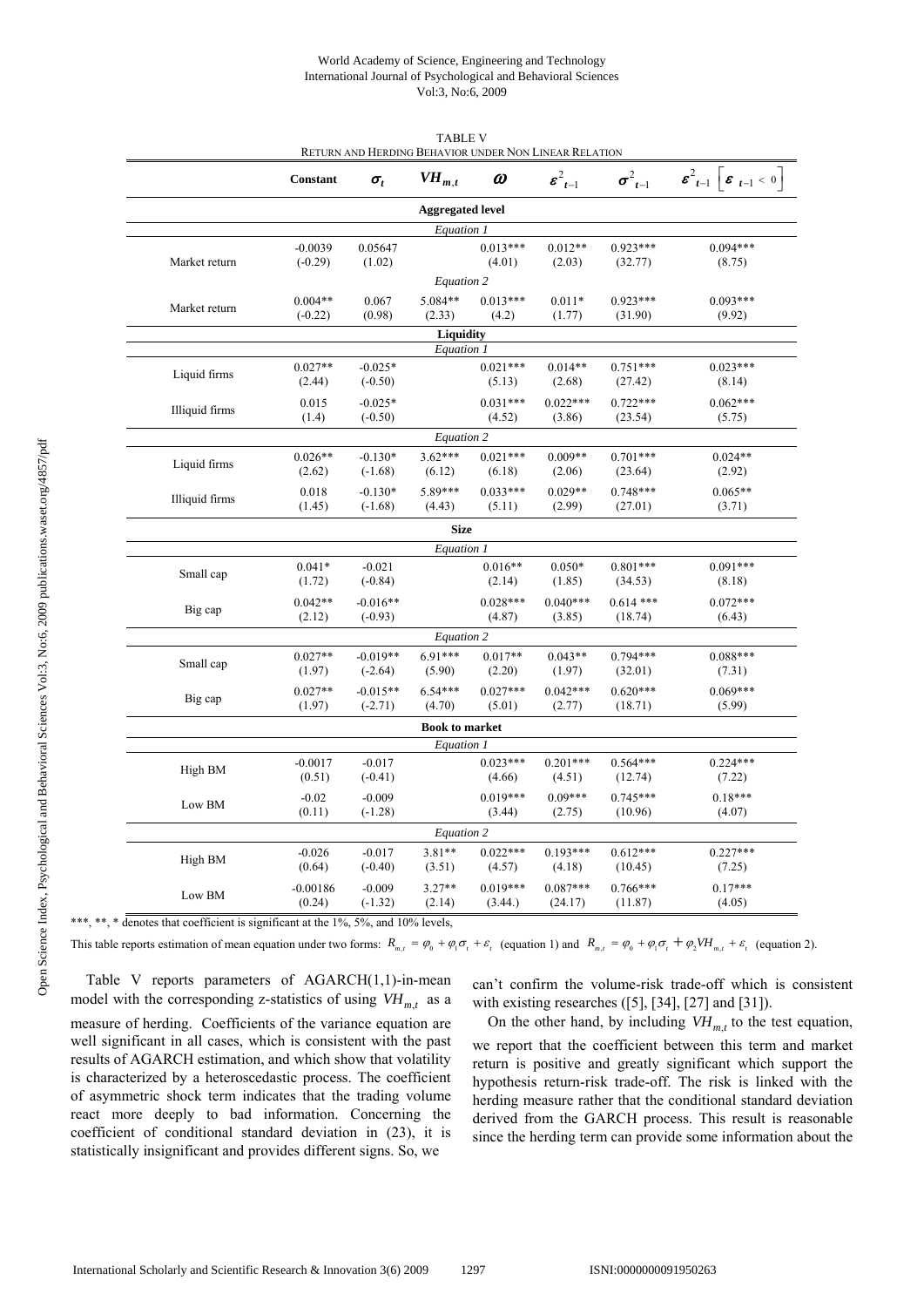market dynamic. This variable can also include risk relating to market fluctuations caused by portfolio adjustments.

The coefficient  $\alpha$  in the conditional variance equation is considerably smaller than the  $\beta$  in all cases, implying that small market surprises induce relatively large revisions in future volatility. Using the GARCH model, the coefficients of regressing returns on herding measure are positive and significant. So, the positive relationship between herding and return preserves after taking heteroskedasticity into account.

# ¾ *Herding behavior and returns according to asymmetric effect (Proposition 3)*

In our study, we find that there is a strongly significant contemporary relation between the herding behavior and stock returns. However, this relation misses stability. In this paragraph, we study our third proposition which assumes that the instability of this relation is due asymmetric effect. For this purpose, we study this relation at two levels: extreme and average returns.

Majority of papers assumes that an extreme return occurs if market movements exceed some predetermined threshold value (for example 1% or 5%) on either side of a probability distribution of equity return. This threshold is arbitrary and can't be generalizing on all the stock markets. In our case, we have ordered our sample returns into three sub samples, according to median criteria, in order to empirically test if instability is caused by an asymmetric effect. The first sub sample represents average returns that are observations closest to the average of the total sample. The two other sub sample represents extreme up and down returns made up from observations that are further from the average of the total sample in positive and negative tails respectively.

The mathematical formulations are as follows:

- At the aggregated level:

$$
R_{m,t}^{average} = \alpha + \beta V H_{m,t} + \varepsilon_t
$$
\n(25)

$$
R_{m,t}^{average \ up} = \alpha + \beta V H_{m,t} + \varepsilon_t \tag{26}
$$

$$
R_{m,t}^{average\ down} = \alpha + \beta V H_{m,t} + \varepsilon_t \tag{27}
$$

- At the individual level:

$$
R_{i,t}^{average} = \alpha + \beta V H_{i,t} + \varepsilon_t
$$
\n(28)

$$
R_{i,t}^{average \ up} = \alpha + \beta V H_{i,t} + \varepsilon_t \tag{29}
$$

$$
R_{i,t}^{average\ down} = \alpha + \beta V H_{i,t} + \varepsilon_t \tag{30}
$$

Where:

 $R_{m,t}^{average}$  represents the more close observations to the average of the series,

 $R_{m,t}^{average up}$  ( $R_{m,t}^{average down}$ ) represent the more far positives (negative) observations from the average of the series.

The results of this decomposition are shown in Tables VI, VII and VIII.

| <b>TABLE VI</b>                                          |
|----------------------------------------------------------|
| RELATIONSHIP BETWEEN HERDING BEHAVIOR AND AVERAGE RETURN |

|              | Alpha      | RELATIONSHII BETWEEN HERDING DEHAVIOR AND AVERAGE RETORN<br><b>Beta</b> |              | Alpha      | <b>Beta</b> |
|--------------|------------|-------------------------------------------------------------------------|--------------|------------|-------------|
| <b>AXP</b>   | 0,214      | 11,683                                                                  | LUN          | 0,310      | $-16,067$   |
| BWR          | $-0.0371$  | 13,400                                                                  | <b>MDS</b>   | $-0,013$   | 3,696       |
| <b>AEM</b>   | 0,0047     | 4,436                                                                   | MFC          | 0,0375     | $-4,406$    |
| <b>AGU</b>   | $0.041**$  | $-3,456*$                                                               | MBT          | $0,003**$  | 0,942       |
| <b>BLD</b>   | $-0.066$   | 13,793                                                                  | NA           | $0.0219*$  | $-0.822*$   |
| BBDB         | $-0,048$   | 7,575                                                                   | <b>OCX</b>   | $-0,049$   | 15,997      |
| <b>BCE</b>   | $-0.0580$  | 8,1738                                                                  | <b>NCX</b>   | 0,029      | $-4,5906$   |
| <b>BMO</b>   | 0,0053     | 0,3873                                                                  | NT           | $-0,2737$  | 131,908     |
| <b>BNS</b>   | 0,0517     | $-4,315*$                                                               | NXY          | 0,0068     | 1,0907      |
| <b>BVF</b>   | $-0,0301$  | 4,2636                                                                  | <b>PCA</b>   | 0,065      | $-11,861$   |
| CCO          | 0,1049     | $-8,1399$                                                               | POT          | 0,046      | $-3,4127$   |
| <b>CM</b>    | $0.0143**$ | $0.5730**$                                                              | <b>PWTUN</b> | 0,0446     | $-2,826$    |
| <b>CNQ</b>   | 0,0169     | $-4,1328$                                                               | <b>RCIB</b>  | $-0,064$   | 19,49       |
| <b>CNR</b>   | 0,0431     | $-5,8484$                                                               | <b>RIM</b>   | $-0,1552$  | 25,124      |
| <b>COSUN</b> | 3,923      | $-1068,049$                                                             | RY           | 0,0113     | $-0,791$    |
| CAR          | 9,6766     | $-924,098$                                                              | <b>SAP</b>   | 0,0560     | $-9,679$    |
| <b>CMH</b>   | $-0,0299$  | 10,298                                                                  | <b>SCC</b>   | $-0,0442$  | 5,132       |
| <b>CLS</b>   | $-0,0270$  | 4,6441                                                                  | SGF          | $-0,030*$  | 32,646***   |
| <b>ELD</b>   | 0,0496**   | $-2,0195*$                                                              | SU           | $-0,0055$  | 3,5101      |
| <b>ENB</b>   | 0,0386     | $-5,4069$                                                               | T            | $-0,0282$  | 5,2226      |
| <b>EMA</b>   | 0,0121     | $-0,5512$                                                               | <b>TA</b>    | 0,0393     | $-2,4904$   |
| <b>FTS</b>   | 0,0268     | $-6,0443**$                                                             | <b>TCKB</b>  | 0,0154     | $-0.136$    |
| <b>FTT</b>   | 0,0277     | $-4,5346$                                                               | <b>TEO</b>   | 0,0379     | $-1,483$    |
| <b>GEA</b>   | $-0,01629$ | 17,651                                                                  | TIH          | 0,0239     | $-3,559$    |
| GIL          | $-0,0447$  | 14,033                                                                  | <b>TCW</b>   | 0,0308     | $-3,398$    |
| <b>HSE</b>   | $0.0274*$  | $-1,032**$                                                              | <b>TOG</b>   | $-0,0024*$ | $0,7160**$  |
| <b>IMN</b>   | $-0,0782$  | 15,674                                                                  | TP           | 0,0648     | $-5,1080$   |
| <b>IMO</b>   | 0,0154     | $-3,1926$                                                               | WN           | 0,0520     | $-6,8620$   |
| K            | 0,0391     | $-3,0160$                                                               | <b>VETUN</b> | 0,046      | $-4,342$    |
| L            | 0,0230     | $-3,8932$                                                               | <b>YRI</b>   | 1,5498     | 9,0083      |

\*\*\*, \*\*, \* denotes that coefficient is significant at the 1%, 5%, and 10% levels,

| <b>TABLE VII</b>                                            |
|-------------------------------------------------------------|
|                                                             |
|                                                             |
| RELATIONSHIP BETWEEN HERDING BEHAVIOR AND EXTREME UP RETURN |

|             | <u>KEEATIONSHII DETWEEN HERDING DEHAVIOR AND EATREME OF KETORIN</u> |             |              |            |               |
|-------------|---------------------------------------------------------------------|-------------|--------------|------------|---------------|
|             | Alpha                                                               | Beta        |              | Alpha      | Beta          |
| AXP         | 0,001                                                               | 7,038**     | LUN          | $0,336**$  | $-26,854**$   |
| BWR         | $-0,04489$                                                          | 11,921***   | <b>MDS</b>   | $-0.0128$  | 1,7827**      |
| AEM         | $0.0054**$                                                          | 4,5309      | MFC          | $0,0192**$ | $-3,9260*$    |
| AGU         | $0.0373*$                                                           | $-1,3093$   | <b>MBT</b>   | $0,0020*$  | 0,7736        |
| BLD         | $-0.1077$                                                           | 18,457      | NA           | $0,0107**$ | $-0,76884$    |
| <b>BBDB</b> | 0,02584**                                                           | 3,1034**    | <b>OCX</b>   | $-0,0914$  | 18,377**      |
| BCE         | $-0.0617$                                                           | 8,9199**    | <b>NCX</b>   | 0,0250     | $-2,9399$     |
| <b>BMO</b>  | $0.0029**$                                                          | 0,41726     | NT           | $-0.2174$  | 119,13**<br>* |
| <b>BNS</b>  | 0,0476                                                              | $-3,0094$   | NXY          | $0,0097**$ | $0.5947*$     |
| BVF         | $-0.02573*$                                                         | 3,13955**   | <b>PCA</b>   | 0,0810     | $-7,6199**$   |
| CCO         | $0,0802**$                                                          | 14,141***   | POT          | 0,0495     | -7,1747       |
| <b>CM</b>   | 0,0115                                                              | 0,8367      | <b>PWTUN</b> | $0.0237*$  | $-4.1682**$   |
| <b>CNO</b>  | $0.0351**$                                                          | $-2,59148*$ | <b>RCIB</b>  | $-0.055**$ | 10,284        |
| <b>CNR</b>  | $0.02591*$                                                          | $-7,44354$  | <b>RIM</b>   | $-0.0873*$ | $42,510**$    |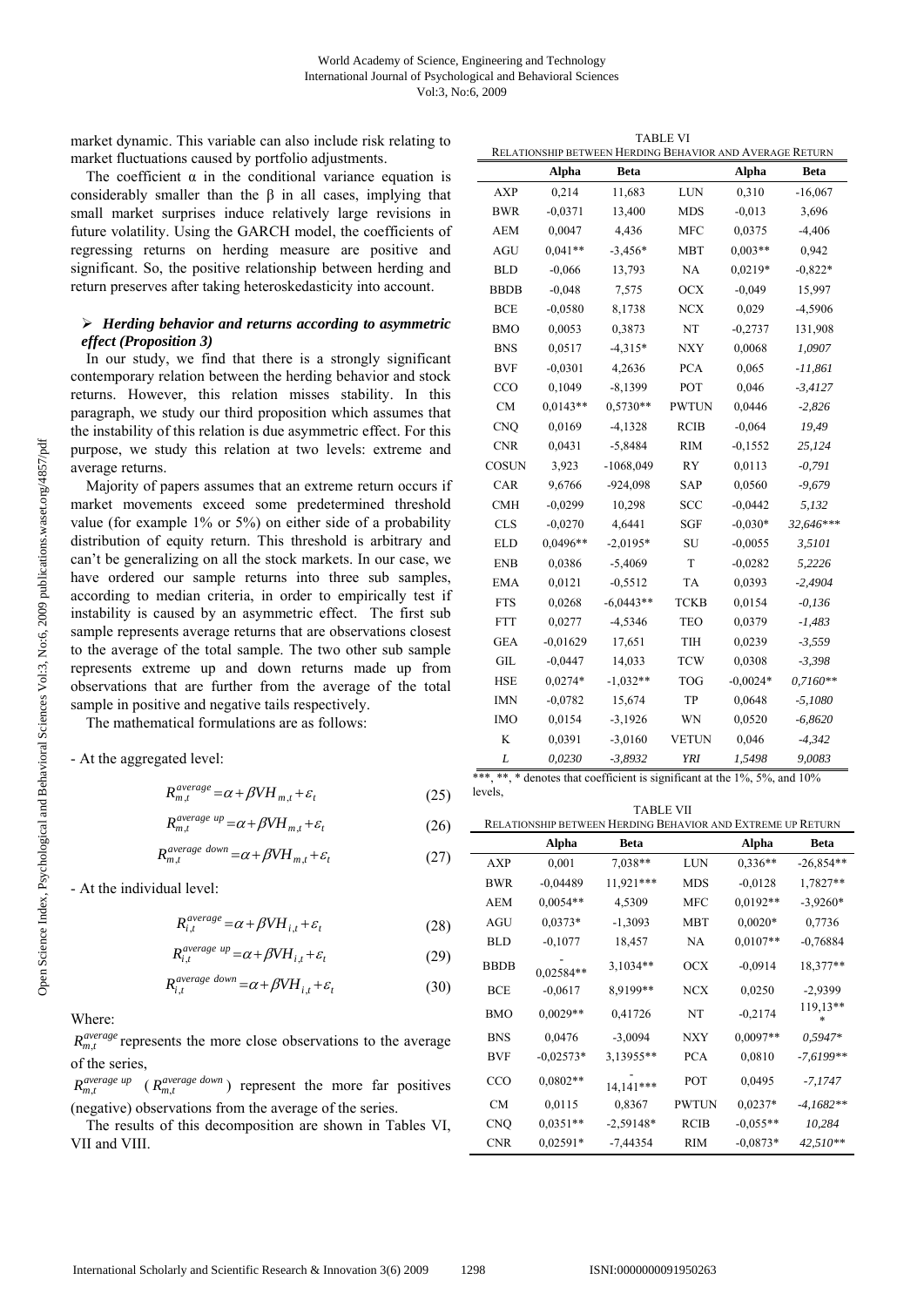| COSU       |             |              |            |            |                |
|------------|-------------|--------------|------------|------------|----------------|
| N          | 11,095*     | $-1174,6$ ** | RY         | $0.0077**$ | $-1,03631*$    |
| CAR        | 9,5533*     | $-955.25*$   | <b>SAP</b> | 0,02878    | $-5,2875**$    |
| CMH        | $-0,0532$   | 11,807***    | <b>SCC</b> | $-0.054**$ | 9,481**        |
| <b>CLS</b> | $-0,02497$  | 3,732        | SGF        | $-0.0446$  | 32,539**       |
| EL D       | $0.06354*$  | $-0,9206$    | SU         | $-0,004**$ | $4,546**$      |
| ENB        | $0.03462*$  | $-3,3400**$  | T          | $-0.0202*$ | 8,7288         |
| EMA        | 0,01173     | $-0.68614$   | <b>TA</b>  | $0,020**$  | $-2,02409*$    |
| <b>FTS</b> | $0,0373*$   | $-2,8033*$   | TCKB       | $0,0174*$  | $-0.1668*$     |
| <b>FTT</b> | $0.0487**$  | $-2,4940**$  | TEO        | $0.034**$  | $-1,95653$     |
| GEA        | $-0.0234**$ | 13,054***    | TIH        | 0,0387*    | $-6,4823**$    |
| GIL.       | $-0.04690*$ | 6,3583**     | <b>TCW</b> | $0.029**$  | -4,69451       |
| <b>HSE</b> | $0,02261*$  | $-1,0978$    | TOG        | $-0,002**$ | $0,79915*$     |
| IMN        | $-0,0685**$ | 21,3975**    | TP         | $0,037*$   | $-3,6859**$    |
| <b>IMO</b> | $0.03067*$  | $-1,39613$   | WN         | $0,0304*$  | $-9,3620**$    |
| K          | 0,068651    | $-6,26921*$  | VETUN      | 0,07374    | $-6,66019*$    |
| L          | 0,04897*    | $-6,8358**$  | YRI        | 0,85576    | 4,892209<br>** |

| ***, **, * denotes that coefficient is significant at the $1\%$ , $5\%$ , and $10\%$ |  |
|--------------------------------------------------------------------------------------|--|
| levels, extreme up stock returns.                                                    |  |

| <b>TABLE VIII</b>                                             |
|---------------------------------------------------------------|
| RELATIONSHIP BETWEEN HERDING BEHAVIOR AND EXTREME DOWN RETURN |
|                                                               |

|             | Alpha        | Beta         |              | Alpha       | Beta        |
|-------------|--------------|--------------|--------------|-------------|-------------|
| <b>AXP</b>  | $0,0010**$   | 7,8404**     | LUN          | 0,3679**    | $-40,169**$ |
| <b>BWR</b>  | $-0.04677$   | 14,8641***   | MDS          | $-0,0123$   | 2,5316**    |
| <b>AEM</b>  | $0,00423**$  | 3,527502**   | <b>MFC</b>   | 0,01589**   | $-4,77235*$ |
| <b>AGU</b>  | 0,03835*     | $-1,22149$   | MBT          | $0,00186*$  | 0,8789*     |
| <b>BLD</b>  | $-0.07497$   | 13,8549**    | NA           | $0,01214**$ | $-0,6894**$ |
| <b>BBDB</b> | $-0,01919**$ | 2,32331**    | осх          | $-0,11343$  | 25,063**    |
| <b>BCE</b>  | $-0.07073*$  | 12,1209**    | <b>NCX</b>   | 0,03364**   | $-3,870***$ |
| <b>BMO</b>  | $0,00312**$  | 0,29191*     | NT           | $-0.19325$  | 96,582*     |
| <b>BNS</b>  | 0,0421234    | $-3,12614**$ | NXY          | $0,00626**$ | 0,55586**   |
| <b>BVF</b>  | $-0.01379*$  | 1,66943**    | <b>PCA</b>   | 0,11651     | $-8,7235**$ |
| CCO         | $0,04186**$  | $-19,092***$ | POT          | $0.0325**$  | $-7,8285**$ |
| <b>CM</b>   | $0,00774*$   | 0,62773      | <b>PWTUN</b> | $0,03071*$  | $-4,2577*$  |
| <b>CNQ</b>  | $0,02514**$  | $-2,847482*$ | RCIB         | $-0,0595**$ | 8,83808**   |
| <b>CNR</b>  | 0,03549*     | $-9,39986**$ | <b>RIM</b>   | $-0,08118*$ | 43,858*     |
| COSU<br>N   | 10,2962*     | $-1755,36**$ | <b>RY</b>    | 0,00943**   | $-1,2222**$ |
| CAR         | 5,74535*     | $-1002,26*$  | <b>SAP</b>   | 0,0384      | $-6.4147**$ |
| <b>CMH</b>  | $-0,03558$   | 8,31470***   | SCC          | $-0,0296**$ | 11,2584**   |
| <b>CLS</b>  | $-0,016401$  | 5,28754**    | SGF          | $-0,05893*$ | 42,2518**   |
| <b>ELD</b>  | $0,03752*$   | -1,19199     | SU           | $-0,0046**$ | 5,12235**   |
| <b>ENB</b>  | $0,03431*$   | $-3,94860**$ | T            | $-0,01663*$ | 7,61688*    |
| <b>EMA</b>  | 0,00663      | $-0.36044*$  | TA           | $0.0138**$  | $-1.19717*$ |
| <b>FTS</b>  | $0,02185*$   | -3,52922*    | <b>TCKB</b>  | $0.02441*$  | $-0,16597$  |
| <b>FTT</b>  | 0,04505**    | $-2.97586**$ | TEO          | $0.0361**$  | $-1,7686**$ |
| <b>GEA</b>  | $-0,02347**$ | 13,784***    | TIH          | $0,0539*$   | $-5,6623*$  |
| <b>GIL</b>  | $-0,0283*$   | 5,8178**     | TCW          | 0,0369**    | $-4,11662$  |
| <b>HSE</b>  | 0,03048      | $-1,4346**$  | TOG          | $-0,0021**$ | $0.82725**$ |
| <b>IMN</b>  | $-0.0512**$  | 17,2795**    | TP           | $0.0552*$   | $-3,1047**$ |
| <b>IMO</b>  | 0,04472*     | $-1,1272**$  | WN           | 0,03899*    | $-13,7754*$ |
| K           | 0,0738       | $-5,18001*$  | <b>VETUN</b> | 0,097511    | $-9,3505**$ |
| L           | 0,02749*     | $-9,12818**$ | YRI          | 0,452170    | 5,4033**    |

\* denotes that coefficient is significant at the  $1\%$ ,  $5\%$ , and  $10\%$ levels,

The decomposition results show that the relation between herding and returns is significant only when returns take extreme values.

From table (VI) we record that only 9 betas are significant which represent 15% of our sample. This result means that herding behavior has no impact on prices dynamics for average returns; i.e., when asset price moves close to the fundamental value, which consequently implies the market efficiency.

From tables (VII) and (VIII), we conclude that betas are highly significant compared to those of table 6. For the extreme up returns we record that 70% of betas are significant which low than the degree of significance recorded for the extreme down returns that is equal to 92%. This result reflects the asymmetry effect that provides strongly significant explanations to the instability of the relation between herding behavior and returns. It affirms, in another way, that the herding behavior has an impact on the prices dynamics only when for extreme returns; i.e., when asset price moves away from the fundamental value, which consequently implies the market inefficiency.

The existence of herding behavior during extreme up market is confirmed by the work of [9] using both daily and monthly data for NYSE and AMEX from July 1962 to December 1988. In our study, there exists asymmetry that herding during the extreme down markets has great significance related to the extreme up markets. So when the market becomes riskier and is falling, herd increases, while it decreases when the market becomes less risky and rises. These results suggest that herd behaviour is significant and exists dependently of the particular state of the market. However, it is now easy to see how these results are consistent with and explain many previous empirical studies which argue that ''herding'' occurs during market crises ([7] and [24]).

These observations are consistent with the behavior theory that some investors panic and sell their positions during the extreme market declines. So, herd behaviors could be more prevalent in the extreme down market because of investors' psychological panics. Reference [28] finds the same evidence that evidence of herding behavior of Malaysian market participants is prevalent in extreme lower market stress context and financial crisis (bearish) period. Reference [47] pointed out that when human beings are in doubt, they tend to look to others for answers. It is quite easy to imagine when an investor sees stock prices continue to fall; the investor likes to use other people's judgement as the basis for his or her decisions. Investors as a whole prefer to follow the opinion of others rather than form their own opinions.

This can be seen from the survey conducted by [40] on nearly 900 investors within a few days after the October 1987 crash. Two thirds of the respondents indicated that investor psychology was more responsible for the stock market crash than fundamental changes. Investors viewed the declining stock prices as important information when compared to economic fundamental factors such as corporate earnings and interest rates. During the market downturn, the investors herd around and followed the crowd, hence, causing the stock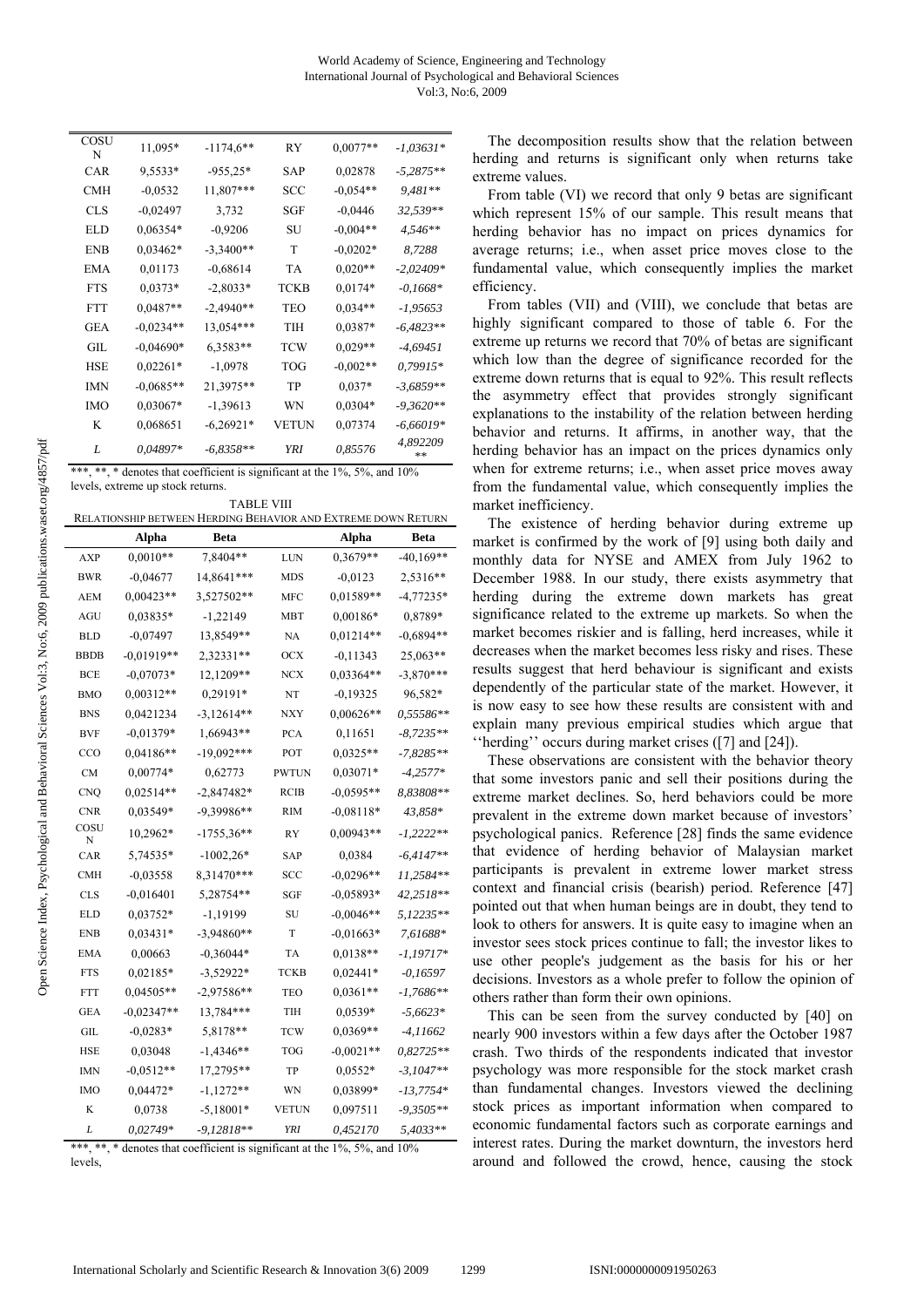prices to plunge even further. References [26], [32] and [37] had explained that investors may be reluctant to act according to their own information and beliefs, fearing that their contrarian behavior will damage the reputation as sensible decision makers.

From these results we can confirm our third proposition which assume that the non stability of the relation between herding behavior and returns is due to asymmetric effect.

#### V. CONCLUSION

The concept of herding has attracted considerable attention on behalf of the research community following the advent of Behavioural Finance in the 1980s. In this paper, we examine the investment behavior of market participants within the Canadian stock market, specifically with regard to their tendency to conform with aggregate market behavior, i.e., exhibit herding.

Our study contributes to the literature in several respects. First, we have proposed a new approach to measuring and testing herding in financial market inspired from the model of [24] and based on trading volume rather than asset returns. Second, when applying our measure to the S&P/TSX60 index using monthly data from January 2000 to December 2002, we found that herding towards the market consists of three components. Our findings show that the herd phenomenon consists of three essential components: stationary herding which signals the existence of the phenomenon whatever the market conditions, intentional herding relative to the anticipations of the investors concerning the totality of assets, and the third component highlights that the current herding depends on the previous one which is the feedback herding.

In order to test the robustness of our new measure, we tend to examine the relationship between the herding phenomenon and the three principle elements of the market: the return, volatility and trading volume. From these tests we conclude that the relation between herding behavior and return shows non stability at the aggregated level. For this reason we advance three propositions: the first one stipulates that the non stability of the relation is due to microstructural data. The second explains this non stability by the non linear aspect on the relation, and the third one assumes that the asymmetric effect is the cause of this non stability. The results of our study shows microstructural factor such: activity sector, size effect, book to market and liquidity effect are not responsible of the non stability of the relation between herding behavior and returns. We find also evidence of asymmetric effect in the extreme down returns which can explain the non stability of the relation herding/returns.

#### **REFERENCES**

- [1] Amihud, Y, (2002). Liquidity and stock returns: cross-section and time series effects. Journal of Financial Markets 5, 31-56.
- [2] Ang, A., and J. Chen, (2005). CAPMover the Long Run: 1926-2001. Columbia University, working paper.
- [3] Banerjee, A. (1992). A simple model of herd behavior. Quarterly Journal of Economics, 107 (3), 797– 818.
- [4] Bikhchandani, S., and S., Sharma, (2000). Herd Behavior in Financial Markets: A Review. IMF Working Paper WP/00/48 (Washington: International Monetary Fund).
- [5] Breen, W., Glosten, L., Jagannathan, R., 1989. Economic significance of predictable variations in stock index returns. Journal of Finance 44, 1177–1189.
- [6] Cappiello, L., Engle, R., K., Sheppard, (2006). Asymmetric Dynamics in the correlations of global equity and bond returns. Journal of Financial Econometrics 4, 537-572.
- [7] Chang, E., Cheng, J., and A.Khorana, (2000). Examination of herd behavior in equity markets: an international perspective. Journal of Banking and Finance, 24(10), 1651–1679.
- [8] Chen, G.M., B.S. Lee, and O.M. Rui, (2001). Foreign ownership restrictions and market segmentation in China's stock markets, Journal of Financial Research, 24, 133-155.
- [9] Christie, W., and R., Huang, (1995). Following the pied pier: do individual returns herd around the market, Financial Analysts Journal, 51(4), 31– 37.
- [10] Devenow, A., I., Welch, (1996). Rational herding in financial economics. European Economic Review 40, 603-615.
- [11] Ferson, W.E., C.R., Harvey, (1991). The variation of economic risk premiums. Journal of Political Economy 99, 285– 315.
- [12] Ferson, W.E., C.R., Harvey, (1993). The risk and predictability of international equity returns. Review of Financial Studies 6, 527– 566.
- [13] Ferson, W.E., R.A., Korajczyk, (1995). Do arbitrage pricing models explain the predictability of stock returns? Journal of Business 68, 309– 349.
- [14] Friedman, B.M. (1984). A Comment: Stock Prices and Social Dynamics. Brookings Papers on Economic Activity, 2, 504-508.
- [15] Gallant, R., Rossi, P., and G., Tauchen, (1992). Stock Prices and Volume. Review of Financial Studies, 5, 199-242.
- [16] Givoly, D., and D., Palmaon (1985). Insider trading and the exploitation of inside information: some empirical evidence. Journal of business, 58, 69-87.
- [17] Glosten, L. R., Jagannathan, R., and D., Runkle (1993). On the relation between the expected value and the volatility of the normal excess return on stocks. Journal of Finance 48, 1779-1801.
- [18] Gomes, J., L. Kogan, and L. Zhang (2003). Equilibrium cross section of returns. Journal of Political Economy 111, 693–732.
- [19] Goyal, A., P., Santa-Clara, (2003). Idiosyncratic risk matters. Journal of Finance, 58 (3), 975–1008.
- [20] Grinblatt, Titman, and Wermers. (1995). Momentum investment strategies, portfolio performance, and herding: A study of mutual fund behavior.American Economic Review, 85, 1088–1105.
- [21] Harvey, C.R., 1989. Time-varying conditional covariances in tests of asset pricing models. Journal of Financial Economics 24, 289– 317.
- [22] Hirshleifer, D., and S.H., Teoh, (2003). Herding and cascading in capital markets: a review and synthesis. European Financial Management 9, 25-66.
- [23] Hwang, S., and M., Salmon, (2001). "A New Measure of Herding and Empirical Evidence", a working paper, Cass Business School, U.K.
- [24] Hwang, S., and M., Salmon, (2004). Market Stress and Herding. Journal of Empirical Finance, 11(4), 585-616.
- [25] Hwang, S., M., Salmon, (2006), Sentiment and beta herding. Working Paper. University of Warwick.
- [26] Keynes, J.M. (1936). The general theory of employment, interest, and money. London: Macmillan.
- [27] Koopman, S., and E., Uspensky, (2002). The stochastic volatility in mean model: empirical evidence from international stock markets. Journal of Applied Econometrics 17(6), 667-689.
- [28] Lai, M., and S., Lau, (2004). Herd behavior and market stress: The case of Malaysia. Academy of Accounting and Financial Studies Journal, 8  $(3)$ , 85-102.
- [29] Lakonishok, Shleifer, and Vishny (1992). The impact of institutional trading on stock prices. Journal of Financial Economics, 32(1), 23–44.
- [30] Lamoureux, C., and W., Lastrapes, (1990). Heteroskedasticity in Stock Return Data: Volume Versus GARCH Effects. Journal of Finance, 45, 1990, 221-228.
- [31] Lettau, M., and S., Ludvigson, (2001). Resurrecting the (C)CAPM: A cross-sectional test when risk premia are time-varying, Journal of Political Economy 109, 1238–1287.
- [32] Lifson, L.E. & R.A. Geist (1999). The psychology of investing. New York: Wiley.
- [33] Lux, T. and D. Sornette (2002). On Rational Bubbles and Fat Tails, The Journal of Money, Credit and Banking, Part 1, vol. 34, No. 3, 589-610.